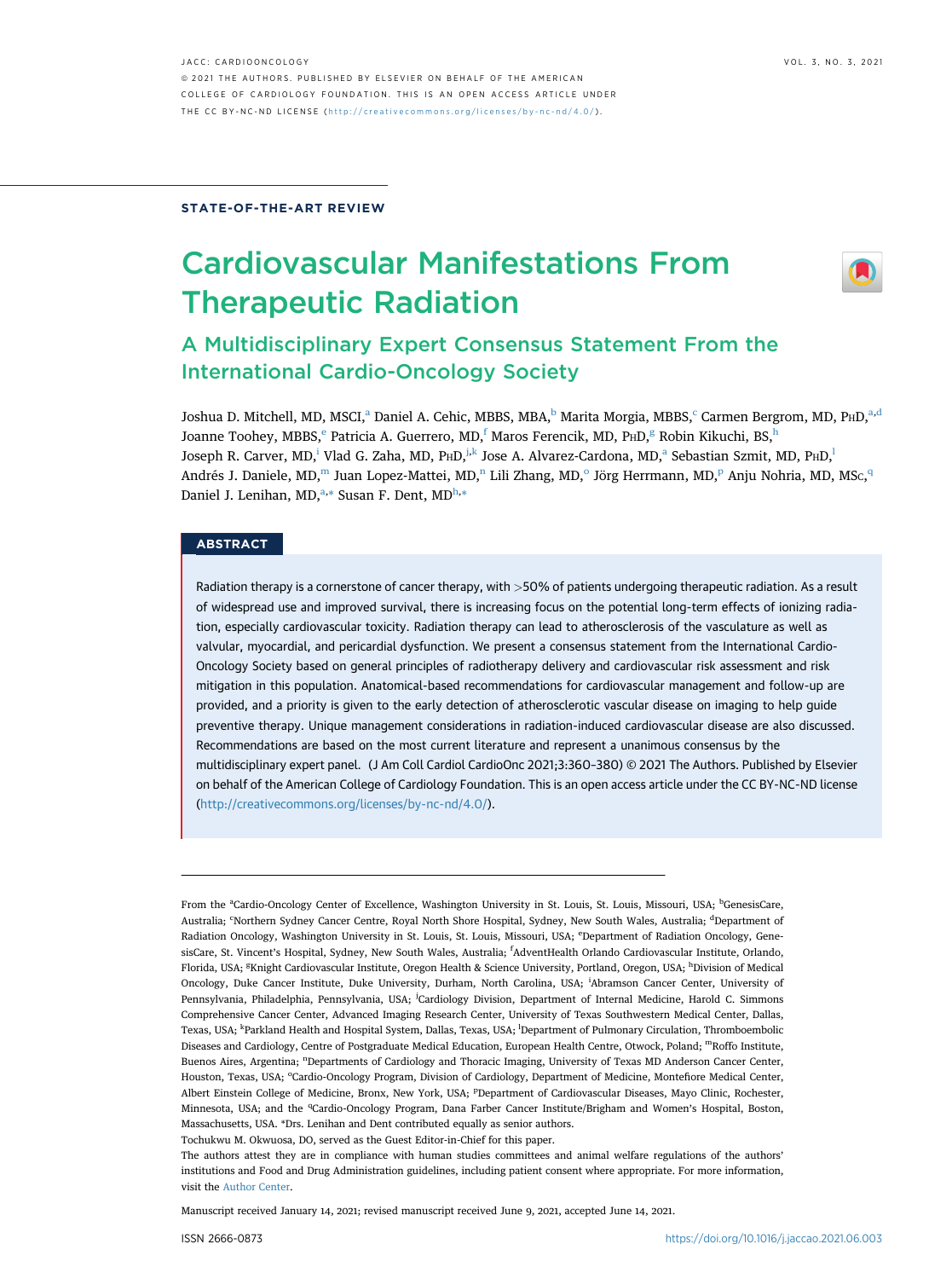## **HIGHLIGHTS**

- Radiation therapy leads to short- and long-term cardiovascular adverse effects of the vasculature and the heart, including valvular, myocardial, and pericardial disease.
- Computed tomography scans conducted for radiation planning or cancer staging provide an available opportunity to detect asymptomatic atherosclerosis and direct preventive therapies.
- Additional practical screening recommendations for cardiovascular disease based on anatomical exposure are provided.
- There are unique considerations in the management of radiation-induced cardiovascular disease; contemporary percutaneous treatment is often preferred over surgical options.

herapeutic radiation has become a corner-<br>stone of cancer treatment since its first use<br>in 1899, with >50% of cancer patients now<br>receiving radiation therapy (RT). Despite its positive stone of cancer treatment since its first use in 1899, with >50% of cancer patients now receiving radiation therapy (RT). Despite its positive impact on cancer outcomes and survival, RT is associated with both short- and long-term adverse effects. Of particular note, studies have linked RT to an increased risk of long-term adverse cardiovascular (CV) effects, which can lead to increased morbidity and mortality in cancer survivors (1-3).

The spectrum of radiation-induced CV disease is broad. After thoracic RT, patients are at significantly increased risk of developing vascular disease (including coronary artery disease [CAD] and subclavian artery stenosis), valvular disease, constrictive pericarditis, restrictive cardiomyopathy, and heart failure (HF) (1,2,4) (Central Illustration). Similarly, after head and neck or whole brain RT, patients are at increased risk of carotid artery stenosis and cerebrovascular accidents (4-7). Patients treated with abdominal or pelvic RT may develop aorto-iliac atherosclerosis and renal artery stenosis (8). The mechanisms of radiation-induced CV disease are complex, but key aspects are deoxyribonucleic acid damage, oxidative stress, and the release of inflammatory and profibrotic cytokines leading to vascular, myocardial, valvular, and pericardial fibrosis (9).

Considering the overall context of RT benefits and risks, it is crucial that clinicians recognize the CV

complications and incorporate appropriate screening, mitigation, and prevention strategies in their practice. Although guidelines and expert consensus statements have been published for the detection of RT-associated cardiac damage and dysfunction (10-14), screening recommendations for extracardiac vascular manifestations are limited. In addition, screening guidelines for survivors of thoracic RT have focused on the diagnosis of obstructive, but not nonobstructive, CAD. This limited focus fails to recognize the risk of myocardial infarction in nonobstructive CAD (15) and the importance of preventive medical therapy in these patients (16). Furthermore, current guidelines do not incorporate newer imaging modalities, such as coronary artery calcium (CAC) scanning and coronary computed tomography (CT) angiography, which can more comprehensively define a patient's CV risk during and after RT (17).

The current consensus statement from the International Cardio-Oncology Society systematically reviews available data and provides comprehensive recommendations for prevention, screening, diagnosis, and management of CV disease in cancer survivors receiving or who have received RT to the head and neck, chest, or abdomen and pelvis. This document addresses general principles to mitigate CV disease after RT and provides guidance for the detection of specific vascular effects based on anatomical location (Figure 1).

#### **METHODS**

In October 2019, the International Cardio-Oncology Society formed an international, multidisciplinary collaboration of experts in the field of medical oncology, radiation oncology, CV imaging, and cardio-oncology. An extensive literature review was performed through a search of the PubMed index of studies published in English from 1975 to the present incorporating text words and Medical Subject Headings, including radiation, cardiotoxicity, and CV abnormalities; the result was 2,999 manuscripts at the time of final search. The literature review was conducted initially in October 2019 and then updated before finalization of recommendations in December 2020. References of reviewed articles were also searched for salient titles. Priority was given first to evidence from randomized controlled trials or

#### ABBREVIATIONS AND ACRONYMS

aHR = adjusted hazard ratio CABG = coronary artery bypass graft CAC = coronary artery calcium CAD = coronary artery disease CI = confidence interval CT = computed tomography CTCA = computed tomography coronary angiography CV = cardiovascular DIBH = deep inspiratory breath hold HF = heart failure HL = Hodgkin lymphoma HNC = head and neck cancer  $HD =$  hazard ratio LIMA = left internal mammary artery MRI = magnetic resonance imaging NT-proBNP = N-terminal pro– B-type natriuretic peptide OR = odds ratio PAD = peripheral arterial disease RT = radiation therapy SAVR = surgical aortic valve replacement SVC = superior vena cava TAVR = transcatheter aortic valve replacement TTE = transthoracic echocardiogram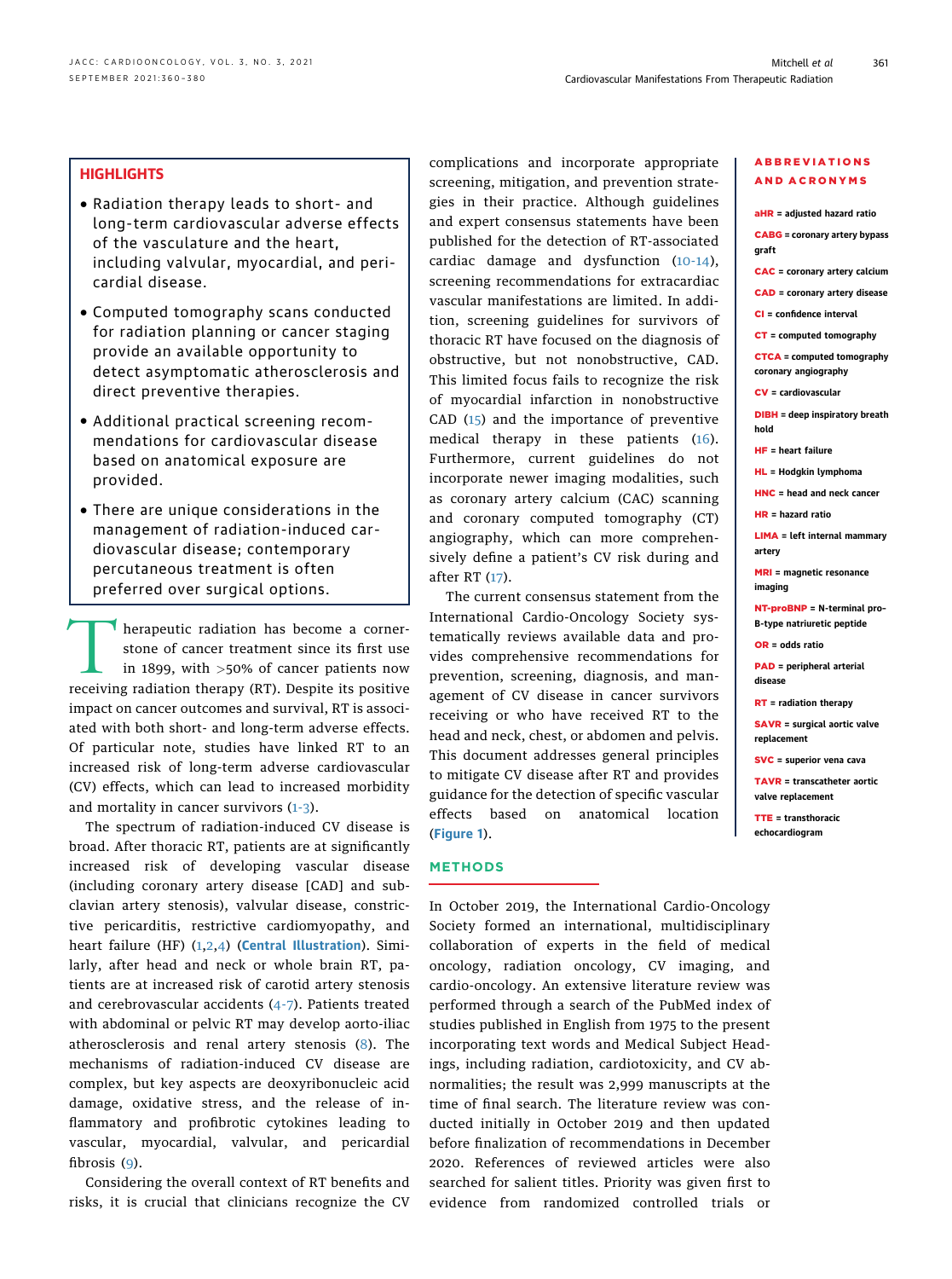

 $CAC =$  coronary artery calcium; CTA = computed tomography angiography; CT = computed tomography; MRA = magnetic resonance angiography; MRI = magnetic resonance imaging;  $TSH =$  thyroid-stimulating hormone;  $US =$  ultrasound.

> meta-analyses, followed by well-designed nonrandomized studies, other nonrandomized studies, and finally expert opinion or clinical experience. The authors also searched ClinicalTrials.gov for any relevant clinical trials.

> The committee met using bimonthly webinars and accompanying teleconferences to review the literature and develop practical recommendations. In accordance with American College of Cardiology/ American Heart Association consensus statements (18), recommendations are labeled with phrases such as "is recommended," "can be useful," and "can be considered." Levels of Evidence are not provided due to limited randomized controlled trials specifically designed to address CV disease in RT survivors. These recommendations represent a consensus among the multidisciplinary, expert committee members. A summary of the recommendations, the underlying evidence, and important gaps and future directions are summarized in Table 1.

## GENERAL PRINCIPLES TO MITIGATE CV EVENTS AFTER THERAPEUTIC RADIATION

The 2 main determinants of RT-associated CV disease are a patient's underlying CV risk (patient factors) and the dose of RT delivered to CV structures (treatment factors). Thus, the 2 main guiding principles in reducing CV sequelae of RT are to: 1) identify and optimize CV risk factors and CV disease; and 2) minimize RT delivered to the CV system without affecting cancer outcomes.

1. IDENTIFY AND OPTIMIZE BASELINE CV RISK FACTORS. Recommendation A.1: In all patients receiving therapeutic radiation to the head and neck, chest, and/or abdomen/pelvis, a comprehensive baseline evaluation to screen for and optimize treatment of underlying CV risk factors and/or CV disease is recommended.

Recommendation A.2: Before RT delivery, review of available CT chest imaging for the presence of coronary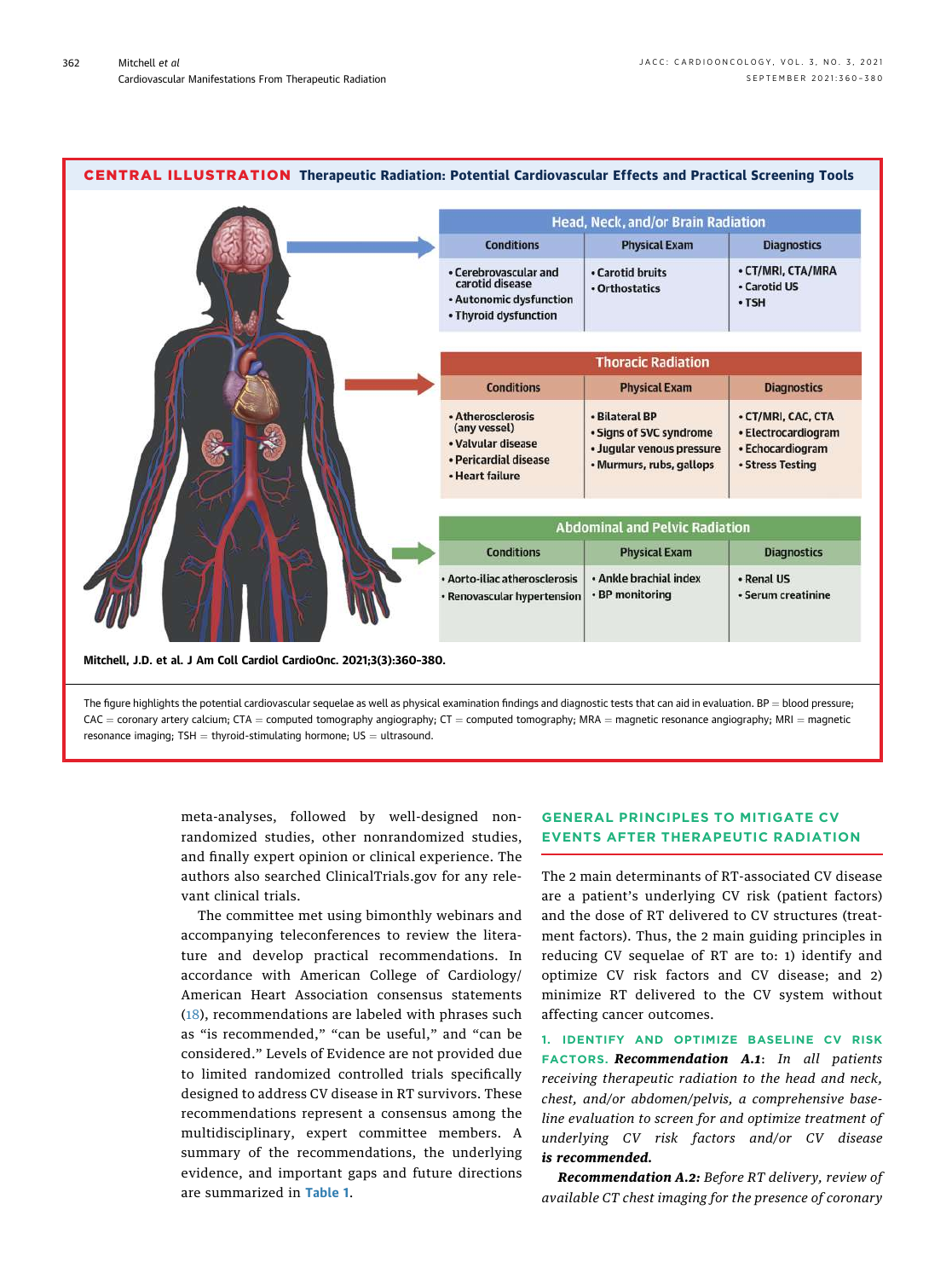

and aortic calcifications to improve CV risk stratification and mitigation of future atherosclerotic CV events is recommended.

Traditional CV risk factors. Baseline CV risk factors and CV disease have a substantial impact on the subsequent development of CV complications after RT (1-3). In a population-based case-control study of 2,168 women who underwent RT for breast cancer from 1958 to 2001 in Sweden or Denmark, women with baseline CV risk factors were at twice the risk for major CV events, and those with a history of CAD had a 6-fold higher risk (1). In a retrospective singlecenter review of 748 patients with locally advanced non–small cell lung cancer treated with RT, baseline

CV disease (including coronary artery calcifications on CT imaging) conferred a 7-fold increased risk of major adverse cardiac events (adjusted hazard ratio [aHR]: 7.00; 95% confidence interval [CI]: 3.20-15.31), with a median time to first event of 18.5 months (3). In 3 cohorts of patients who received neck RT ( $n = 96$ ,  $n = 125$ , and  $n = 290$ ), baseline hyperlipidemia, diabetes, older age, smoking, and pre-existing heart disease were each associated with development of carotid atherosclerosis (19-21). In a retrospective cohort of 367 patients receiving RT for head and neck tumors, an increased risk of stroke was observed in patients with baseline hypertension (absolute excess risk: 9 per 1,000 patients per year) and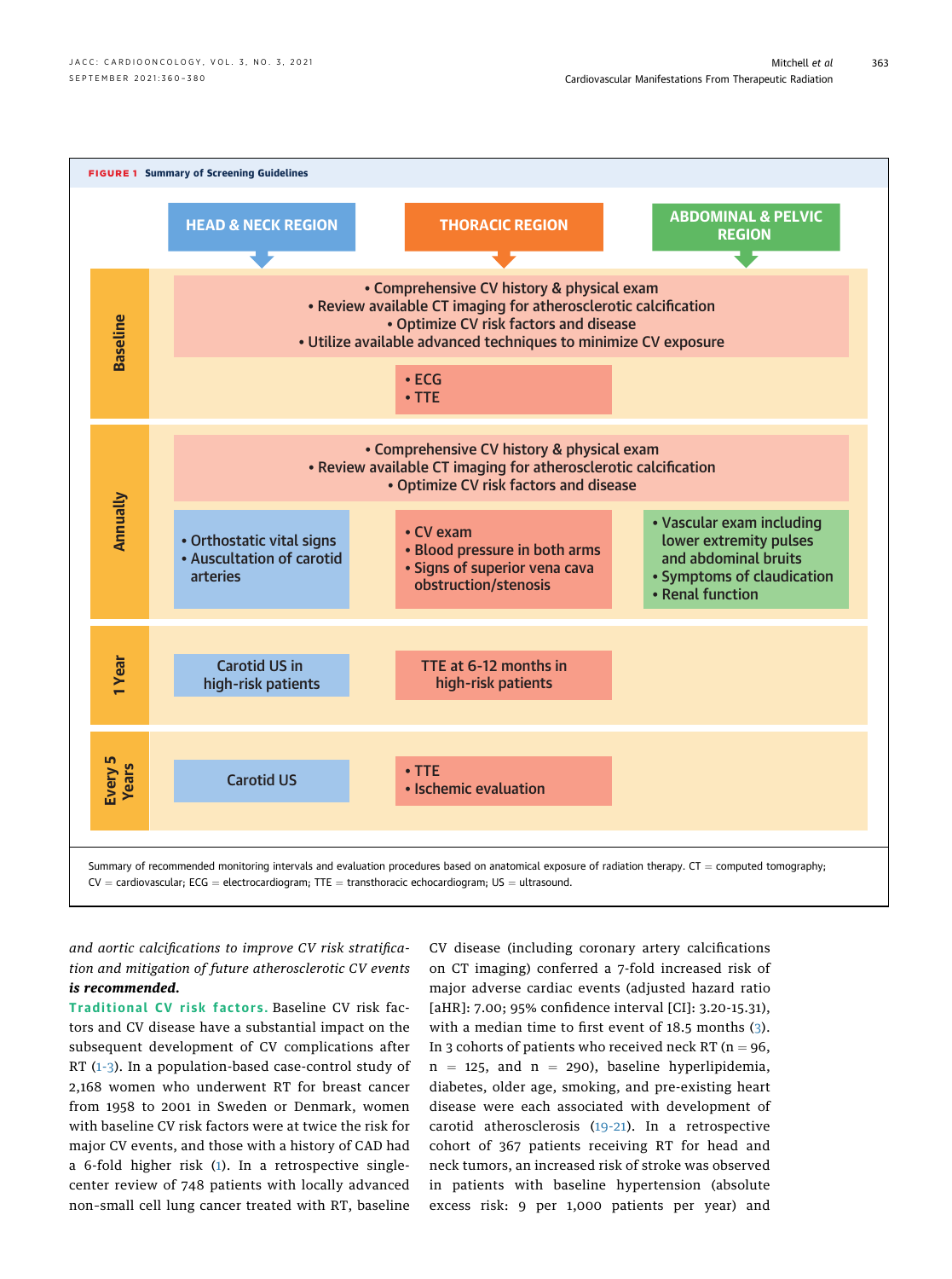| TABLE 1 Recommendations, Basis of Evidence, and Future Directions/Gaps for Treatment and Prevention of CV Disease During and After Therapeutic<br><b>Radiation for Cancer</b>                                                                                                                                                                                                      |                                                                                                                                                                                                                                                                                                                                                               |                                                                                                                                                                                                                                                                                                                                                                                                                                  |  |  |
|------------------------------------------------------------------------------------------------------------------------------------------------------------------------------------------------------------------------------------------------------------------------------------------------------------------------------------------------------------------------------------|---------------------------------------------------------------------------------------------------------------------------------------------------------------------------------------------------------------------------------------------------------------------------------------------------------------------------------------------------------------|----------------------------------------------------------------------------------------------------------------------------------------------------------------------------------------------------------------------------------------------------------------------------------------------------------------------------------------------------------------------------------------------------------------------------------|--|--|
| <b>Recommendation Summaries</b>                                                                                                                                                                                                                                                                                                                                                    | <b>Evidence Basis</b>                                                                                                                                                                                                                                                                                                                                         | <b>Future Directions/Gaps</b>                                                                                                                                                                                                                                                                                                                                                                                                    |  |  |
| General principles to mitigate CV events                                                                                                                                                                                                                                                                                                                                           |                                                                                                                                                                                                                                                                                                                                                               |                                                                                                                                                                                                                                                                                                                                                                                                                                  |  |  |
| Recommendation A.1: In all patients receiving<br>therapeutic radiation to the head and neck,<br>chest, and/or abdomen/pelvis, a<br>comprehensive baseline evaluation to screen<br>for and optimize treatment of underlying CV<br>risk factors and/or CV disease is recommended                                                                                                     | Impact of CV risk modification on future CV events is<br>extrapolated from large cohorts in the general<br>population as well as cancer cohorts, most<br>notably in survivors of childhood cancer                                                                                                                                                             | Current ASCVD risk scores are hypothesized to<br>underestimate risk of CV events in cancer<br>populations, and an optimized risk score,<br>potentially including CAC, could be useful<br>Future research should investigate optimal<br>treatment goals (ie, blood pressure, LDL<br>reduction) in patients post-RT                                                                                                                |  |  |
| Recommendation A.2: Before RT delivery, review<br>of available CT chest imaging for the presence<br>of coronary and aortic calcifications to improve<br>CV risk stratification and mitigation of future<br>atherosclerotic cardiovascular events is<br>recommended                                                                                                                 | CAC is diagnostic of underlying arterial disease and<br>predicts future CV events in large cohorts in the<br>general population and in patients included in<br>lung cancer screening trials, as well as in smaller<br>cohorts receiving RT                                                                                                                    | Presence of coronary calcifications on CT imaging<br>identifies patients at risk for future CV events,<br>but formal CAC screening protocols should be<br>further evaluated<br>It is unknown what CAC score threshold (>0, >10,<br>>100) should prompt treatment in patients<br>post-RT                                                                                                                                          |  |  |
| Recommendation A.3: Efforts to maximally reduce<br>radiation doses to CV structures without<br>compromising cancer treatment are<br>recommended                                                                                                                                                                                                                                    | Radiation exposure should maintain tumor efficacy<br>while minimizing dose to be consistent with<br>therapeutic radiation guidelines                                                                                                                                                                                                                          | Future research should continue to evaluate the<br>trade-off between tumor efficacy and CV<br>morbidity and mortality                                                                                                                                                                                                                                                                                                            |  |  |
| Head and neck RT                                                                                                                                                                                                                                                                                                                                                                   |                                                                                                                                                                                                                                                                                                                                                               |                                                                                                                                                                                                                                                                                                                                                                                                                                  |  |  |
| Recommendation B.1: In patients with prior neck<br>irradiation, auscultation for carotid bruits<br>during their routine physical examination is<br>recommended                                                                                                                                                                                                                     | A low-risk examination technique can identify<br>patients at increased risk for future stroke based<br>on a meta-analysis in the general population                                                                                                                                                                                                           | The presence of a bruit increases risk for significant<br>atherosclerosis, but its absence does not rule<br>out disease                                                                                                                                                                                                                                                                                                          |  |  |
| Recommendation B.2: In patients with prior neck<br>irradiation, carotid ultrasound to screen for<br>development of asymptomatic atherosclerotic<br>plaque is recommended. Initial evaluation as<br>early as 1 y post-radiation in higher risk<br>patients (determined by radiation dose and CV<br>risk) with follow-up every 3 to 5 y can be useful<br>to guide preventive therapy | Carotid ultrasound is low risk to the patient and,<br>based on cohort studies in survivors of neck RT,<br>can be used to identify asymptomatic disease                                                                                                                                                                                                        | Further studies are needed to identify the optimal<br>screening interval for ultrasound in conjunction<br>with history and physical examination                                                                                                                                                                                                                                                                                  |  |  |
| Recommendation B.3: In patients with prior neck<br>irradiation, reviewing available CT scans for<br>carotid calcifications to aid in identification of<br>asymptomatic atherosclerosis is recommended                                                                                                                                                                              | Inferred from basic science, clinical trials, and<br>population studies, numerous studies have<br>established calcified plaque as a marker of<br>atherosclerosis in various vascular beds<br>Patients often undergo surveillance CT scans post-<br>RT, which can be used to identify asymptomatic<br>disease at no additional risk                            | Although statin therapy has been shown to reduce<br>carotid atherosclerosis and prevent stroke, no<br>studies have directly investigated whether<br>carotid calcifications should prompt statin<br>therapy                                                                                                                                                                                                                       |  |  |
| Recommendation B.4: In patients with prior neck<br>irradiation, screening for signs and symptoms<br>of dysautonomia on follow-up physical<br>examinations (including orthostatic vital signs)<br>is recommended                                                                                                                                                                    | This is based on expert opinion and small cohort<br>studies in patients treated with RT<br>The history and physical examination provide a low-<br>risk procedure to identify patients with<br>dysautonomia                                                                                                                                                    | Optimal screening and treatment algorithms for<br>dysautonomia in patients post-RT have not been<br>established                                                                                                                                                                                                                                                                                                                  |  |  |
| Thoracic RT                                                                                                                                                                                                                                                                                                                                                                        |                                                                                                                                                                                                                                                                                                                                                               |                                                                                                                                                                                                                                                                                                                                                                                                                                  |  |  |
| Recommendation C.1: In patients with CV risk<br>factors receiving radiation to mediastinal<br>structures, including the heart, a baseline ECG<br>and a comprehensive TTE can be useful                                                                                                                                                                                             | This is based on expert opinion. Current quidelines<br>are mixed in their recommendation for baseline<br>ECG and TTE evaluation of patients undergoing<br>thoracic RT<br>A baseline ECG and TTE are low-risk tools that<br>provide the potential to identify asymptomatic<br>disease and allow for CV optimization before RT                                  | Numerous long-term follow-up studies have shown<br>the significant CV impact of RT, but a baseline<br>ECG or echocardiogram to detect pre-existing<br>disease has not been studied. Although<br>identifying asymptomatic disease may help with<br>risk stratification, there are no data to suggest<br>that it should prevent a patient from receiving<br><b>RT</b>                                                              |  |  |
| Recommendation C.2: In patients with prior chest<br>irradiation, review of available CT scans for<br>coronary or aortic calcifications to guide<br>therapy for asymptomatic atherosclerosis is<br>recommended. The absence of coronary artery<br>calcifications, particularly from a non-gated CT<br>scan, cannot fully exclude the presence of CAD                                | Large cohort studies in the general population and<br>small cohort studies in the cancer population<br>have established the impact of CAC on future<br>cardiac events<br>Evaluating existing CT scans, which correlate with<br>quantitative CAC scores, provides a tool to<br>improve CV stratification and to help quide<br>initiation of preventive therapy | Although CAC on CT imaging identifies patients with<br>underlying CAD, it is important to note that non-<br>ECG-gated CT scans have a 9% false-negative<br>rate and may not detect CAC in some patients<br>with underlying CAD<br>It is not known what threshold of qualitative CAC<br>should prompt aspirin and/or statin use<br>The impact of aspirin and statin therapy on<br>identified atherosclerosis post-RT is not known |  |  |

Continued on the next page

diabetes (absolute excess risk: 13.9 per 1,000 patients per year) (7).

Vascular calcifications on CT imaging. Available CT imaging, routinely performed for cancer screening or staging, provides a readily available risk stratification tool to assess for vascular calcifications. Unlike other testing that may imply the presence of CAD, CAC on chest CT imaging directly correlates with a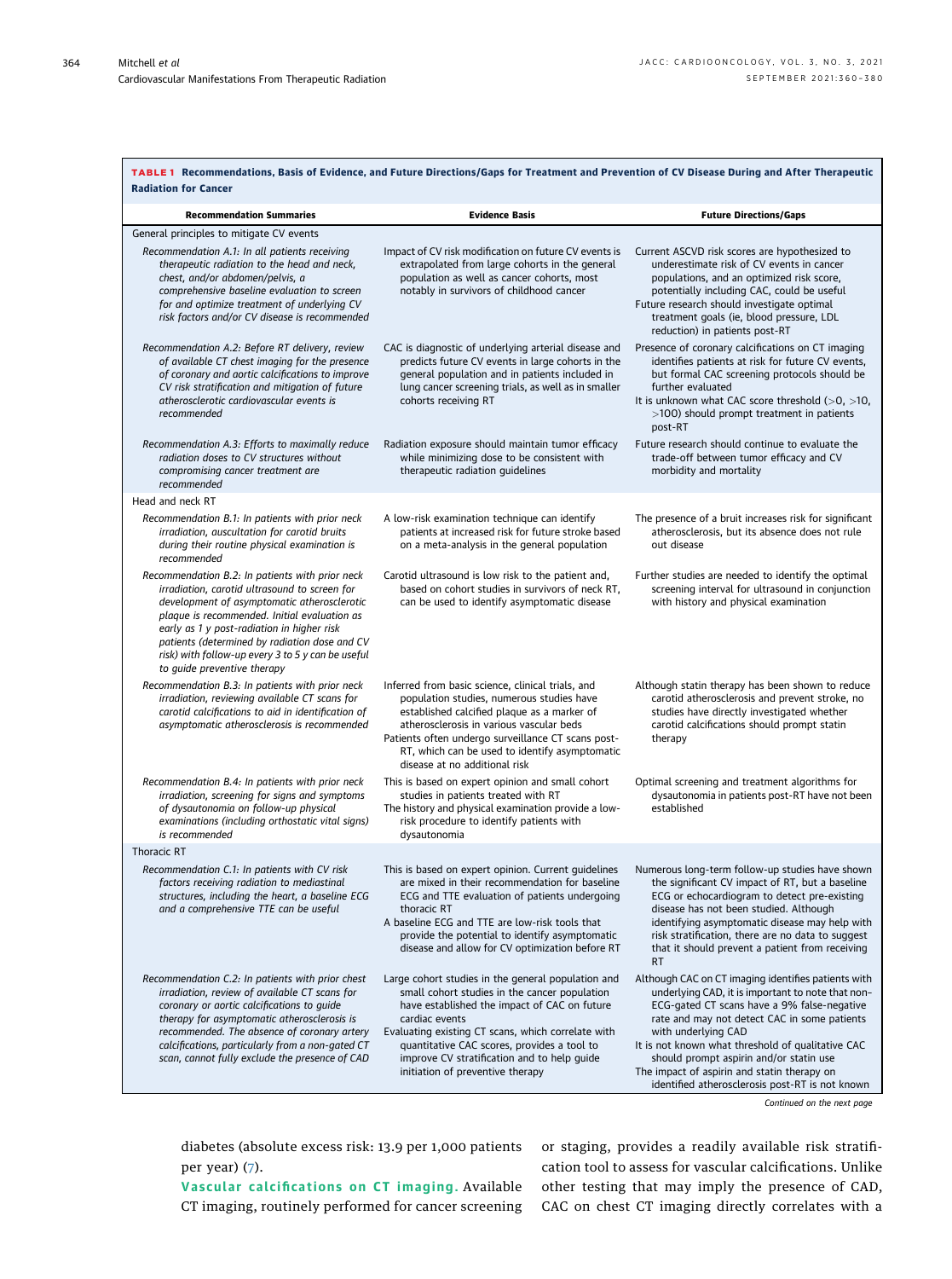| <b>TABLE 1 Continued</b>                                                                                                                                                                                                                                                                                                                                                                                                               |                                                                                                                                                                                                                                                                                                                        |                                                                                                                                                                                                                                                                                                                                                                                                                                 |
|----------------------------------------------------------------------------------------------------------------------------------------------------------------------------------------------------------------------------------------------------------------------------------------------------------------------------------------------------------------------------------------------------------------------------------------|------------------------------------------------------------------------------------------------------------------------------------------------------------------------------------------------------------------------------------------------------------------------------------------------------------------------|---------------------------------------------------------------------------------------------------------------------------------------------------------------------------------------------------------------------------------------------------------------------------------------------------------------------------------------------------------------------------------------------------------------------------------|
| <b>Recommendation Summaries</b>                                                                                                                                                                                                                                                                                                                                                                                                        | <b>Evidence Basis</b>                                                                                                                                                                                                                                                                                                  | <b>Future Directions/Gaps</b>                                                                                                                                                                                                                                                                                                                                                                                                   |
| Recommendation C.3: In patients with prior chest<br>irradiation without documented atherosclerosis<br>on prior evaluations, further screening for CAD<br>with CAC, coronary CT angiography, or<br>functional stress testing during follow-up<br>evaluations is recommended. Screening at 5-y<br>intervals, depending on the patient's overall<br>CV risk, can be useful                                                                | Functional stress testing, CAC, and CT angiography<br>can identify asymptomatic patients with<br>underlying CAD based on large cohort studies in<br>the general population and small cohort studies<br>in patients post-RT                                                                                             | Optimal screening protocols have not been<br>established. CTCA and CAC have the advantage<br>of identifying nonobstructive CAD to help target<br>preventive therapy, but there have not been<br>comparison trials in patients post-thoracic RT.<br>Further studies are needed to understand the<br>relative prevalence of noncalcified and calcified<br>plaque in patients post-RT by using historical<br>and modern techniques |
| Recommendation C.4: In patients with prior chest<br>irradiation who are at increased risk for<br>cardiomyopathy, screening TTE or cardiac MRI<br>after completion of cancer therapy are<br>recommended                                                                                                                                                                                                                                 | Prospective cohort studies have shown a high rate<br>of cardiomyopathy and heart failure post-RT<br>necessitating screening protocols                                                                                                                                                                                  | The optimal screening interval has not been<br>established with historical or current radiation<br>techniques and should be further evaluated with<br>future studies                                                                                                                                                                                                                                                            |
| Recommendation C.5: The timing of the first<br>echocardiogram post-chest RT can be guided<br>by the individual patient risk, with<br>echocardiography as early as 6-12 months<br>after RT in high-risk patients. In all patients in<br>whom the heart is in the radiation field, an<br>echocardiogram within 5 y post-RT is<br>recommended. Additional screening TTE and<br>measurement of NT-proBNP levels every 5 y<br>can be useful | The recommended timing of screening is based on<br>the incidence of heart failure post-RT in cohort<br>studies<br>Recent cohort studies have suggested that cardiac<br>biomarkers may also be an effective screening<br>tool                                                                                           | Additional research in the timing and measurement<br>of biomarkers or cardiac imaging post-RT is<br>needed                                                                                                                                                                                                                                                                                                                      |
| Recommendation C.6: In patients with prior RT<br>with the heart in the radiation field, evaluation<br>for subclinical valvular heart disease with TTE<br>5 y post-RT and then every 5 y thereafter is<br>recommended                                                                                                                                                                                                                   | The recommended timing of screening is based on<br>the incidence of valvular disease post-RT in<br>cohort studies                                                                                                                                                                                                      | The optimal screening interval has not been<br>established with historical or current radiation<br>techniques and should be further evaluated in<br>future studies                                                                                                                                                                                                                                                              |
| Recommendation C.7: In patients with prior RT<br>with the heart in the radiation field, evaluation<br>for pericardial disease with TTE 5 y post-RT<br>and then every 5 y thereafter is recommended                                                                                                                                                                                                                                     | The recommended timing of screening is based on<br>incidence of pericardial disease post-RT in<br>cohort studies                                                                                                                                                                                                       | The optimal screening interval has not been<br>established with historical or current radiation<br>techniques and should be further evaluated in<br>future studies                                                                                                                                                                                                                                                              |
| Recommendation C.8: In patients who have<br>received radiation involving the subclavian<br>artery, bilateral BP on annual examination to<br>screen for subclavian stenosis is recommended                                                                                                                                                                                                                                              | A comprehensive physical examination with<br>bilateral BP measurement allows for minimal-<br>risk screening of patients for subclavian artery<br>disease that can occur post- thoracic RT                                                                                                                              | No studies have evaluated screening protocols for<br>subclavian disease post-thoracic RT                                                                                                                                                                                                                                                                                                                                        |
| Recommendation C.9: In patients who have<br>received radiation involving the subclavian<br>artery and/or LIMA, evaluation with CT<br>angiography or a comparable study before<br>CABG is recommended                                                                                                                                                                                                                                   | Case studies have shown that undiagnosed<br>subclavian artery stenosis or LIMA atrophy can<br>have significant consequences on surgical<br>outcomes post-CABG                                                                                                                                                          | A complete angiographic assessment is<br>recommended before planned bypass surgery to<br>reduce risk of graft failure after surgery, but an<br>optimal screening protocol has not been<br>established                                                                                                                                                                                                                           |
| Abdominal and pelvic RT                                                                                                                                                                                                                                                                                                                                                                                                                |                                                                                                                                                                                                                                                                                                                        |                                                                                                                                                                                                                                                                                                                                                                                                                                 |
| Recommendation D.1: In patients with prior<br>abdominal or pelvic irradiation, screening for<br>symptoms of claudication, assessment of pedal<br>pulses, and auscultation of aortic or renal<br>artery bruits are recommended                                                                                                                                                                                                          | A comprehensive physical examination can identify<br>patients with underlying peripheral vascular<br>disease to aid in management                                                                                                                                                                                      | No studies have evaluated screening protocols for<br>peripheral arterial disease post-abdominal and<br>pelvic RT. The prevalence of PAD post-<br>abdominal and pelvic RT is not known                                                                                                                                                                                                                                           |
| Recommendation D.2: In patients with prior<br>abdominal or pelvic irradiation, reviewing<br>available CT scans for aortic and iliofemoral<br>calcifications to identify atherosclerosis can be<br>useful                                                                                                                                                                                                                               | Aortic calcifications increase a patient's mortality<br>risk based on the Framingham Risk Study and in<br>a lung cancer cohort receiving RT and can help<br>risk-stratify patients. It is expert opinion that<br>evaluating for calcifications post-RT can<br>potentially help clinicians target preventive<br>therapy | Screening for significant peripheral vascular disease<br>post-abdominal and pelvic RT has not been<br>adequately investigated                                                                                                                                                                                                                                                                                                   |
| Recommendation D.3: In patients with prior<br>abdominal or pelvic irradiation with worsening<br>renal function and/or systemic hypertension,<br>evaluation for radiation nephropathy and/or<br>renal artery stenosis can be useful.                                                                                                                                                                                                    | Based on case series, renal artery stenosis and<br>radiation nephropathy are known complications<br>of RT and may lead to hypertension.<br>Identification of underlying renal artery stenosis<br>and/or radiation nephropathy may help in<br>disease and risk factor management                                        | The incidence and prevalence of hypertension, renal<br>artery stenosis, and radiation nephropathy in<br>patients post-abdominal and pelvic RT are not<br>established                                                                                                                                                                                                                                                            |
| CV disease prevention after RT                                                                                                                                                                                                                                                                                                                                                                                                         |                                                                                                                                                                                                                                                                                                                        |                                                                                                                                                                                                                                                                                                                                                                                                                                 |
| Recommendation E.1: In patients who have<br>received RT, regular screening for and<br>aggressive treatment of CV risk factors and CV<br>disease are recommended. The interval of<br>screening visits should be guided by the<br>patient's risk (patient and treatment factors).<br>Screening at least annually can be useful                                                                                                           | Modifiable CV risk factors significantly increase risk<br>of future CV events post-RT, with the strongest<br>evidence in cohorts of adult survivors of<br>childhood RT<br>In accordance with prevention guidelines and<br>numerous studies in the general population,<br>treatment of CV risk factors is indicated     | Screening intervals for CV risk factors post-RT<br>remain to be clarified                                                                                                                                                                                                                                                                                                                                                       |
|                                                                                                                                                                                                                                                                                                                                                                                                                                        |                                                                                                                                                                                                                                                                                                                        | Continued on the next page                                                                                                                                                                                                                                                                                                                                                                                                      |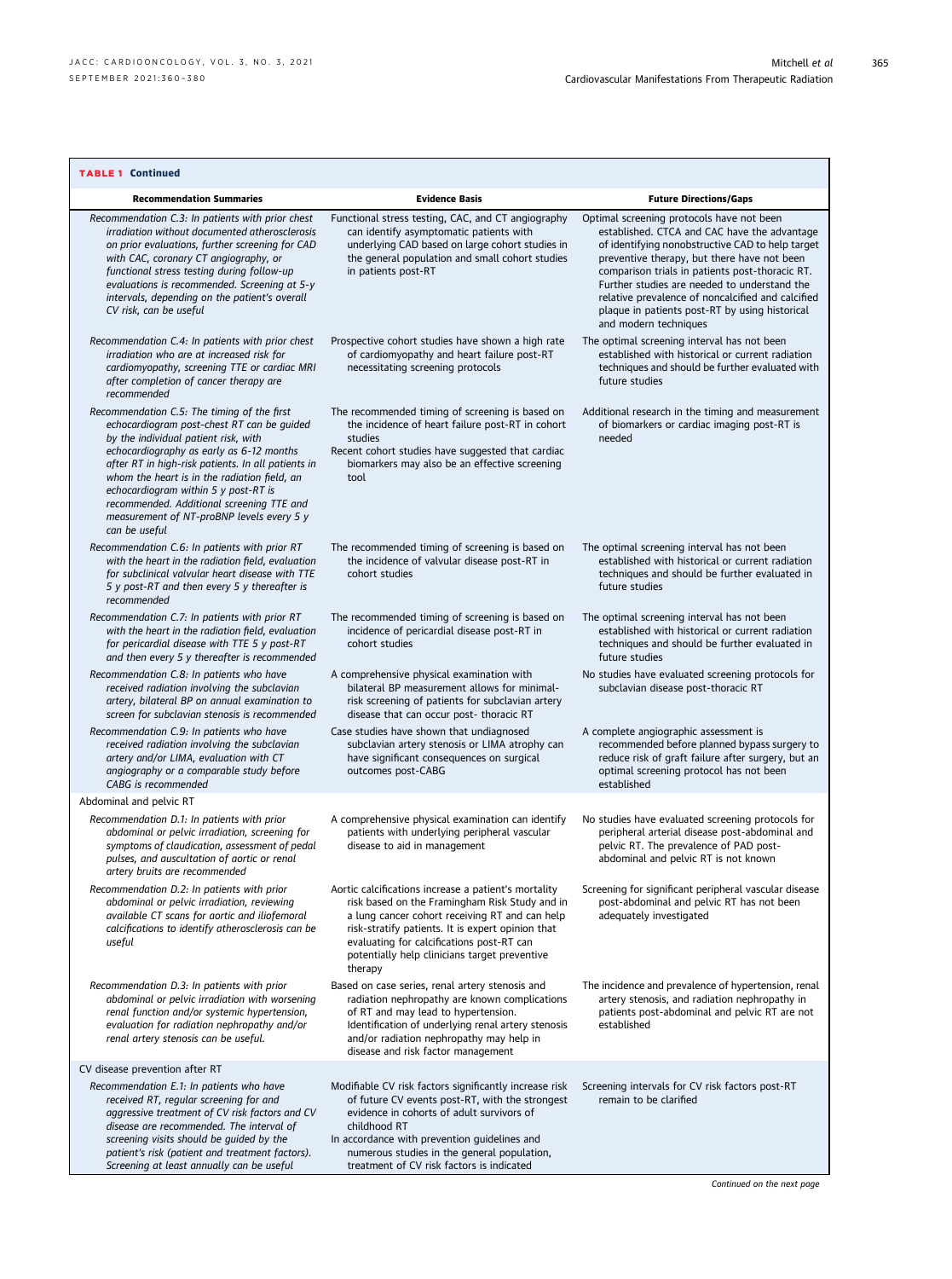| <b>TABLE 1 Continued</b>                                                                                                                                                                                                                                                                                                                                                                                                                                                                                  |                                                                                                                                                                                                                                                              |                                                                                                                                                                              |  |
|-----------------------------------------------------------------------------------------------------------------------------------------------------------------------------------------------------------------------------------------------------------------------------------------------------------------------------------------------------------------------------------------------------------------------------------------------------------------------------------------------------------|--------------------------------------------------------------------------------------------------------------------------------------------------------------------------------------------------------------------------------------------------------------|------------------------------------------------------------------------------------------------------------------------------------------------------------------------------|--|
| <b>Recommendation Summaries</b>                                                                                                                                                                                                                                                                                                                                                                                                                                                                           | <b>Evidence Basis</b>                                                                                                                                                                                                                                        | <b>Future Directions/Gaps</b>                                                                                                                                                |  |
| CV management after RT                                                                                                                                                                                                                                                                                                                                                                                                                                                                                    |                                                                                                                                                                                                                                                              |                                                                                                                                                                              |  |
| Recommendation F.1: In patients with prior chest<br>RT, careful consideration before surgical versus<br>percutaneous treatment for valvular or CAD is<br>recommended due to their increased surgical<br>risk. The percutaneous approach is often<br>advantageous, especially in patients with<br>higher radiation doses to the mediastinum or<br>prior cardiac surgery                                                                                                                                    | Small cohort studies have shown that survivors of<br>thoracic RT are at increased risk for<br>complications from chest surgery, and they may<br>benefit from a percutaneous approach if<br>technically feasible                                              | Additional research is needed to determine the<br>multidisciplinary strategy that is most successful<br>for management of obstructive CAD and/or<br>valvular disease post-RT |  |
| Recommendation F.2: In patients with prior chest<br>RT and heart failure with preserved ejection<br>fraction, consideration of both restrictive<br>cardiomyopathy and constrictive pericarditis is<br>recommended                                                                                                                                                                                                                                                                                         | This is based on expert opinion. The presentations<br>of restrictive cardiomyopathy and constrictive<br>pericarditis are similar, but management of the 2<br>conditions is vastly different. Distinguishing<br>between the 2 is of major clinical importance | Diagnostic protocols vary between institutions and<br>are not standardized                                                                                                   |  |
| Recommendation F.3: In patients with prior chest<br>RT and confirmed constrictive pericarditis who<br>have failed initial medical management,<br>pericardiectomy can be considered. Surgery is<br>considered high risk, although timing surgery<br>before progression to advanced disease can<br><i>improve morbidity</i>                                                                                                                                                                                 | This is based on expert opinion. Case series of<br>patients with constriction have shown a high<br>mortality with pericardiectomy but patients<br>likely do better if they undergo surgery earlier in<br>the disease process                                 | Timing and best practices for pericardiectomy in<br>patients with constriction post-thoracic RT<br>needs further research                                                    |  |
| ASCVD = atherosclerotic CV disease; BP = blood pressure; CABG = coronary artery bypass graft; CAC = coronary artery calcium; CAD = coronary artery disease; CT = computed tomography;<br>CV = cardiovascular; ECG = electrocardiogram; LDL = low-density lipoprotein; LIMA = left internal mammary artery; MRI = magnetic resonance imaging; NT-proBNP = N-terminal pro-B-type<br>natriuretic peptide; PAD = peripheral arterial disease; $RT =$ radiation therapy; $TTE =$ transthoracic echocardiogram. |                                                                                                                                                                                                                                                              |                                                                                                                                                                              |  |

patient's underlying atherosclerotic burden and is diagnostic of underlying CAD (22). The presence and severity of CAC accurately predict major adverse cardiac outcomes in addition to traditional risk factors in large population studies (23-26) and in cohorts of patients specifically with cancer (27,28). In 1,130 participants in the Multi-Ethnic Study of Atherosclerosis at intermediate risk for CV events (Framingham risk score >5% and <20%), CAC significantly improved discrimination for future CV events compared with Framingham risk score alone (area under the receiver-operating characteristic curve increased from 0.627 to 0.752;  $P < 0.0001$ ) and provided superior discrimination and risk reclassification to other risk markers (26). In a single-center cohort of 408 consecutive patients with breast cancer referred to cardio-oncology, CAC (but not Framingham risk score) was predictive of the composite endpoint of all-cause mortality and CV events (28). In the general population, a CAC score  $\geq$ 100 also seems to select patients most likely to benefit from statin therapy (17). Given the accelerated nature of radiationinduced atherosclerosis, it is unclear if this same threshold applies to radiation survivors, or if a lower threshold may be appropriate.

CAC seen on radiation-planning CT scans, and other nongated, noncontrast CT scans, correlates with formal gated CAC scans and has significant predictive value (29,30). In a meta-analysis of 3 studies with 661 participants, the agreement in calcium score between nontriggered and electrocardiography-

triggered CT scanning was 0.94 (95% CI: 0.89-0.97) (29). Across 5 studies with 34,028 participants, increasing calcium score categories on nongated CT imaging were consistently associated with increasing risk of CV death and events. With fewer image slices, however, there was a notable false-negative rate of 9% and an underestimation of high CAC scores in 19%.

When available, formal scoring of the baseline CT scan for CAC is likely the most robust, although the visual CAC-Data Reporting System or similar method can also be used  $(31)$ . In cohorts of breast cancer patients with and without radiation exposure, cardiac events are associated with both the presence of CAC by formal Agatston CAC scoring  $(n = 939; HR:$ 4.95; 95% CI: 1.69-14.53) and the severity of CAC by visual assessment of CT scans (Figure 2) with or without contrast ( $n = 408$ ; aHR: 4.90 for comparison of intermediate to high CAC vs no CAC; 95% CI: 1.95- 12.29) (27,28).

Calcifications in other vascular beds on CT imaging may also aid in risk assessment. Over a median follow-up of 8 years in the Framingham Heart Study, presence of aortic calcifications was associated with CV events (n = 3,486; aHR: 2.71; 95% CI: 1.76-4.11), although this finding was no longer significant after adjusting for CAC (32). However, thoracic aortic calcifications were associated with all-cause mortality, even after CAC adjustment (aHR: 1.33; 95% CI: 1.10-1.61) (32). In a retrospective cohort of 334 patients with lung cancer treated with stereotactic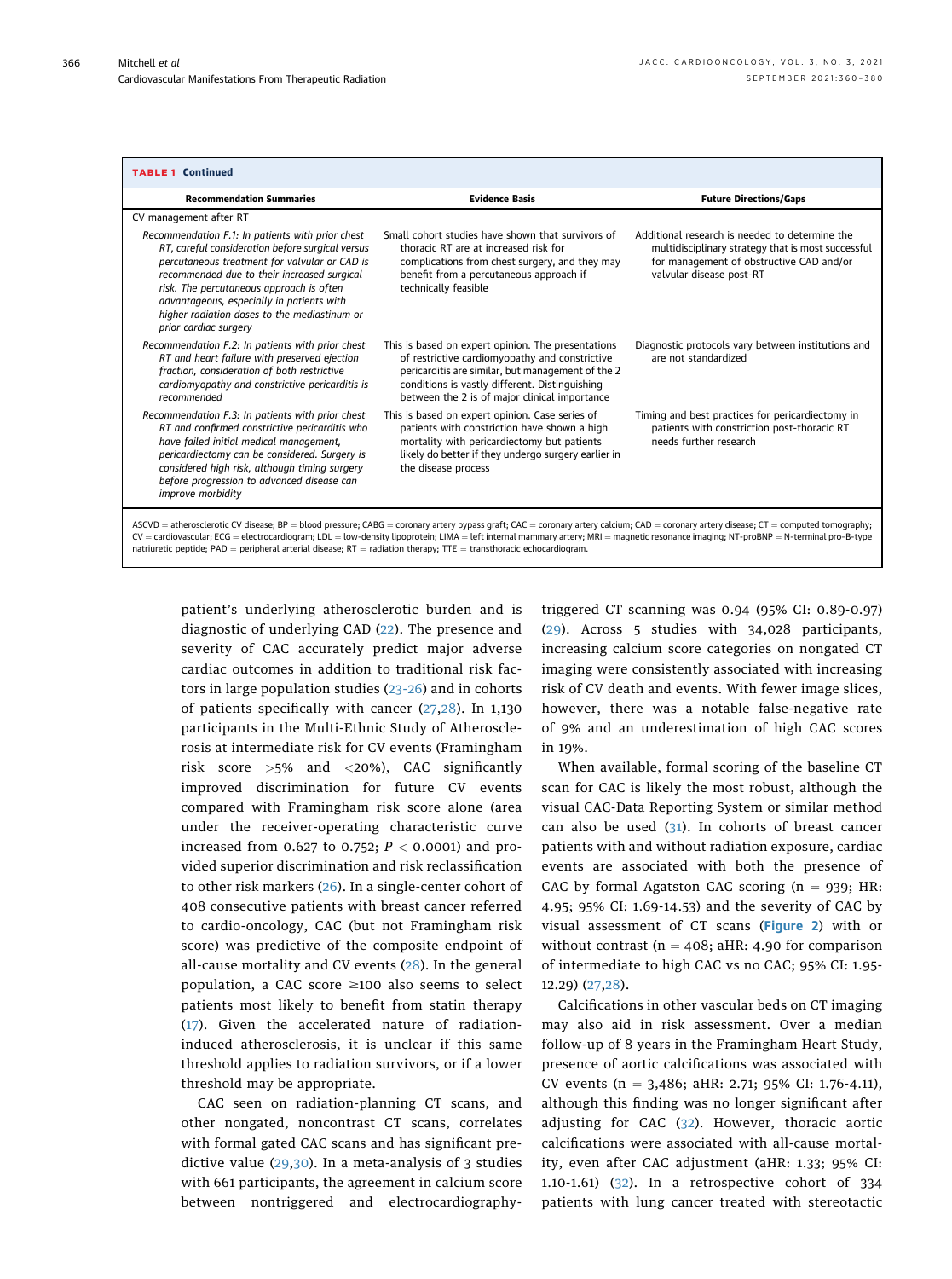body RT, the volume of thoracic calcifications on radiation-planning CT scanning was also modestly associated with all-cause mortality (aHR: 1.05 for each 1 cm<sup>3</sup> increase; 95% CI: 1.00-1.11;  $P = 0.03$ ) after adjusting for tumor volume, age, sex, and performance status (33). In summary, the presence of aortic calcifications, in addition to CAC, can guide risk assessment, although CAC is a more powerful predictor for CV outcomes when available based on large population studies.

There are no data to suggest that radiation planning should be altered based on the presence of pre-existing coronary artery calcifications or known CAD, although patients would be expected to derive benefit from optimal CV risk reduction.

## 2. MINIMIZE RADIATION DELIVERY TO CV STRUCTURES. Recommendation A.3: Efforts to maximally reduce radiation doses to CV structures without compromising cancer treatment are recommended.

Multiple studies have shown a linear dosedependent relationship between the mean heart dose delivered and the risk of future cardiac events (1,2), with no minimum dose threshold identified. This relationship also holds true with other noncardiac vascular structures  $(5,6)$ . Protocols for riskadapted dose reduction and advances in planning and delivery techniques over the last 30 years have reduced radiation to nontarget structures without compromising cancer outcomes (Figure 3).

Oncologic responses and overall survival were maintained in a randomized trial of 1,370 patients with early-stage Hodgkin lymphoma (HL) with reduced RT doses from 30 to 20 Gy  $(34)$ . In one randomized study of patients with unresectable stage III non–small cell lung cancer, a reduction in total RT dose from 74 Gy to 60 Gy was associated with improved all-cause mortality, likely due to reduced cardiotoxicity (35). For any given RT dose, successful approaches to decrease radiation exposure to nontarget structures include radiation field reduction (eg, involved-node RT, accelerated partial breast irradiation) and modern RT planning and delivery techniques (eg, 3-dimensional conformal therapy, intensity modulated RT, respiratory gating, proton beam therapy).

In a small, retrospective single-center review of 29 adolescents and young adults with stage I to II HL, involved-node RT resulted in a mean heart dose of only 7.7 Gy compared with the 27.5 Gy that would have been delivered with mantle field RT, corresponding to an estimated reduction in the 25-year absolute excess risk of cardiac disease from 9.1% to 1.4% (36) (Figure 3). There is also ongoing interest in the use of intensity-modulated RT in early laryngeal cancer to reduce dose to the carotid arteries (37). Proton therapy, although not widely available, offers the potential to further decrease exposure to surrounding organs, such as the heart, in patients receiving RT (38).

Deep inspiratory breath hold (DIBH) has been shown to significantly decrease RT doses to the heart and surrounding tissues (39) and should be incorporated as standard of care for appropriate patients when the heart is potentially in the radiation field. During inspiration, flattening of the diaphragm and expansion of the lungs pull the heart toward the center of the chest, away from the breast/chest wall and the radiation beam (Figure 3). DIBH has been associated with significant improvements in both mean heart doses and mean left anterior descending artery doses in a number of studies, with respective decreases of 25% to 67% and 20% to 73%, respectively, using DIBH versus free breathing planning in the same patients.

Although vascular-sparing techniques are important in reducing vascular toxicity from RT, they do not eliminate the need for CV risk factor and disease screening. Even with modern RT, CV disease continues to develop at a faster rate after RT exposure. Moreover, there is an existent population of cancer survivors exposed to historical techniques.

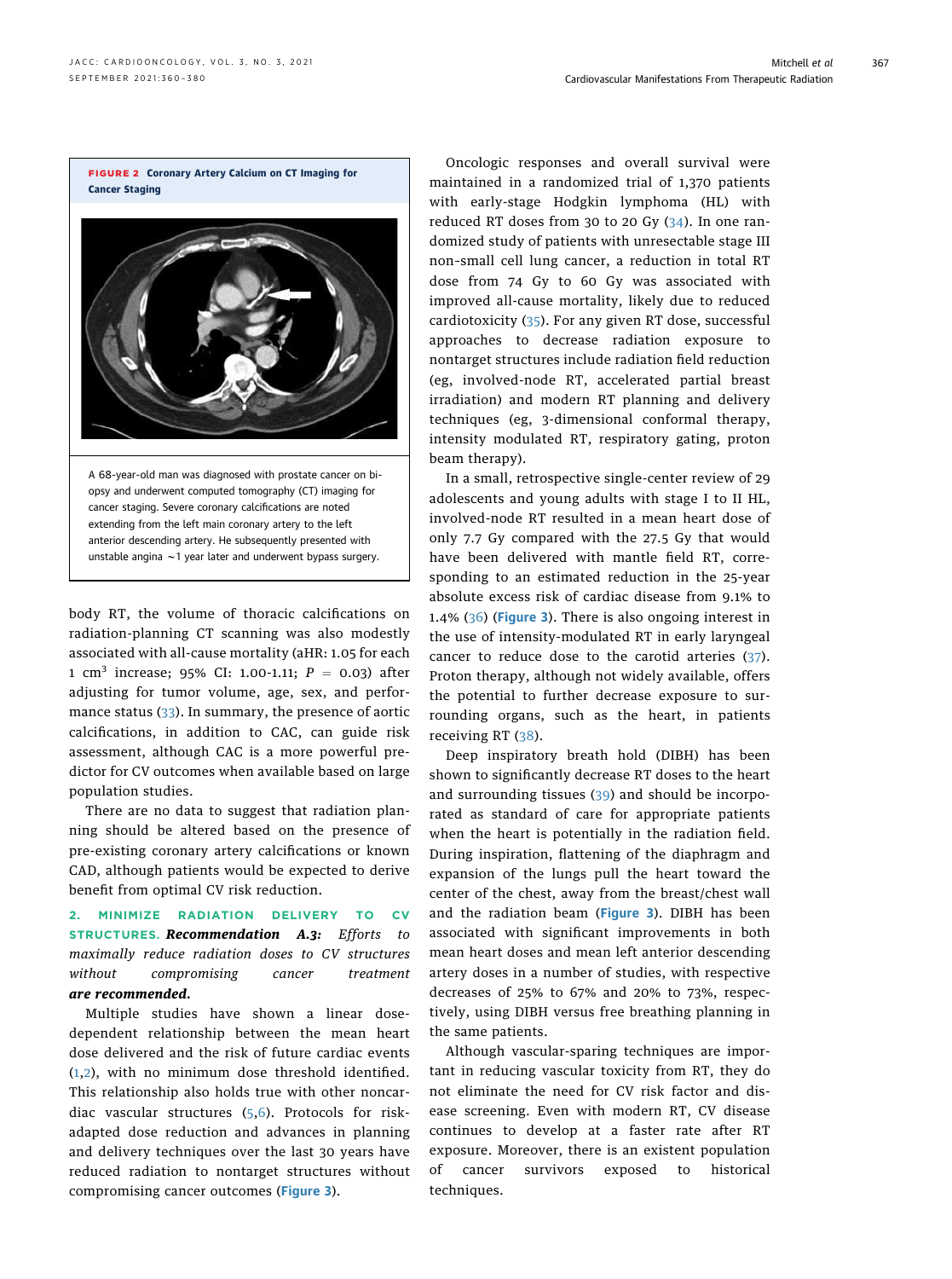

## CV EFFECTS OF THERAPEUTIC RADIATION TO THE HEAD, NECK, AND BRAIN

Recommendation B.1: In patients with prior neck irradiation, auscultation for carotid bruits during their routine physical examination is recommended.

Recommendation B.2: In patients with prior neck irradiation, carotid ultrasound to screen for development of asymptomatic atherosclerotic plaque is recommended. Initial evaluation as early as 1-year post-radiation in higher risk patients (determined by radiation dose and CV risk) with follow-up every 3 to 5 years can be useful to guide preventive therapy.

Recommendation B.3: In patients with prior neck irradiation, reviewing available CT scans for carotid calcifications to aid in identification of asymptomatic atherosclerosis is recommended.

Recommendation B.4: In patients with prior neck irradiation, screening for signs and symptoms of dysautonomia on follow-up physical examinations (including orthostatic vital signs) is recommended.

RT is an important component of curative-intent treatment for head and neck cancer (HNC), as well as an important treatment option for patients with primary or metastatic brain tumors. A 2017 Surveillance, Epidemiology, and End Results Program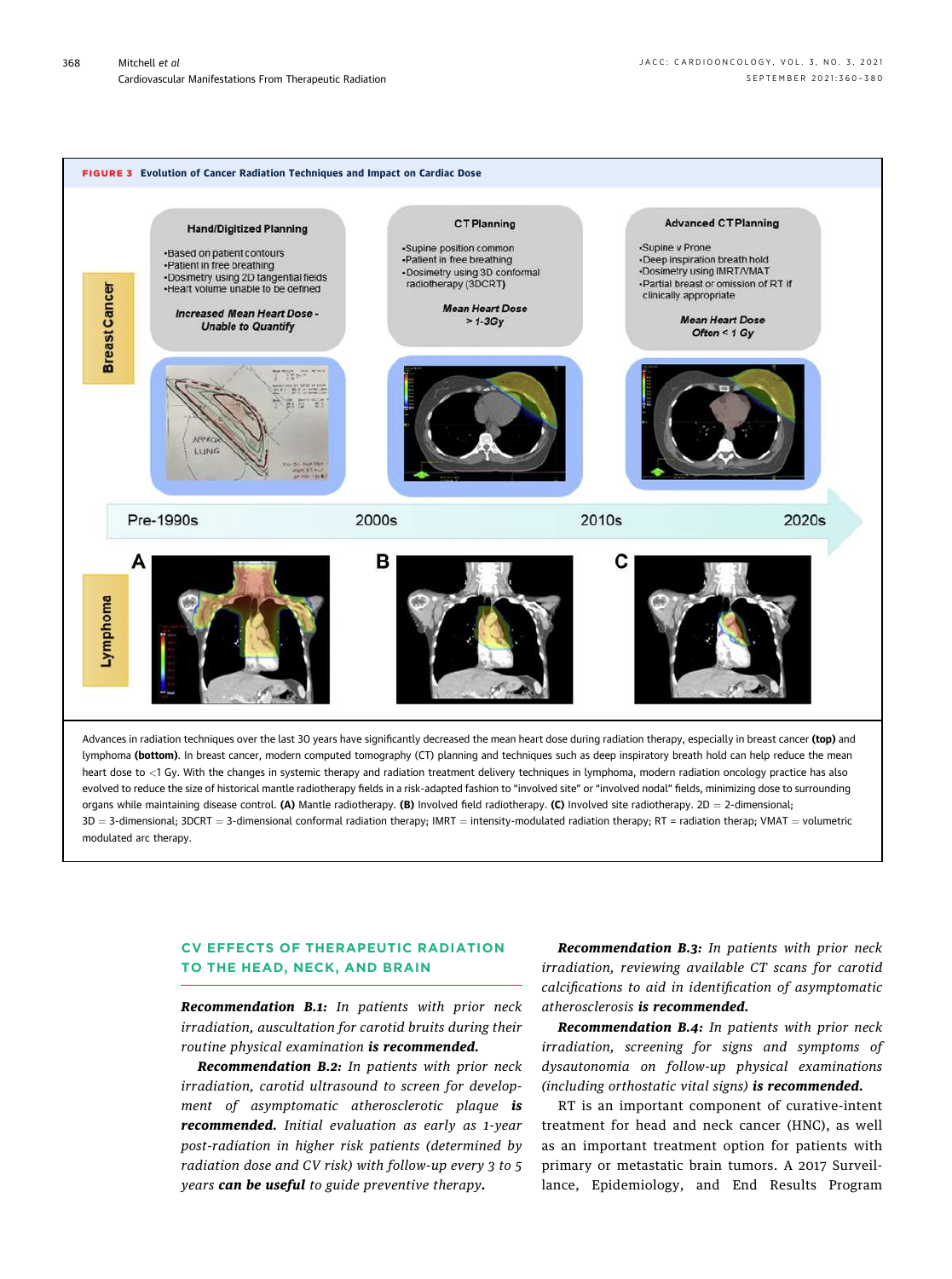

analysis reported that cardiac disease represented nearly one third of all competing causes of death for 64,598 patients with HNC (40).

ATHEROSCLEROSIS. Given the close association of carotid sheath structures with lymphatic target structures in the neck (Figure 4), RT for HNC has been associated with increased risk of carotid artery disease, transient ischemic attack, and stroke (6). The 15-year cumulative risk of stroke was 12% in 367 patients with HNC post-RT (7), which was increased in patients with hypertension and diabetes. In a cohort of  $>14,000$  patients with HNC, there was a 46% increase in the cause-specific hazard of stroke with RT compared with surgery alone (41). Patients with HNC traditionally have a high prevalence of pre-morbid CV risk factors that have also contributed to the development of their cancer (ie, smoking, heavy alcohol use) with a prevalence that is at least double that in age-matched control subjects (42). In contrast, there is also a growing recognition of a subgroup of patients with HNC who are human papillomavirus positive who are younger, nonsmokers, and have a more favorable oncologic prognosis (43). With improved survivorship, they are at risk of developing late effects from RT.

In a cohort of 431 pediatric survivors of brain tumors, 61.5% of whom received radiation, the incident

rate of neurovascular events was >100 times the general population. Among this high-risk population, neurovascular events were substantially further increased with any brain RT (HR: 8.0; 95% CI: 1.05- 62.0) and especially with RT to the Circle of Willis (HR: 9.0; 95% CI: 1.2-70.0) (44). Radiation to the hypothalamic-pituitary axis was also associated with increased incidence of metabolic syndrome (odds ratio [OR]: 3.4; 95% CI: 1.01-11.8.0) in 142 survivors of childhood brain tumors (45). Several randomized trials have investigated the use of stereotactic radiosurgery to ablate metastases while largely sparing the rest of the brain, with variable success reported to date. In 1 randomized trial of 132 patients with 1 to 4 brain metastases, there was increased risk of intracranial relapse in the stereotactic radiosurgery group compared with the whole brain radiation arm, although the stereotactic radiosurgery arm had similar overall survival. Patients without intracranial relapse were also able to avoid whole brain radiation (46).

AUTONOMIC DYSFUNCTION. Radiation to the neck can result in autonomic dysfunction many years after RT, secondary to injury and fibrosis of the carotid sinus. Autonomic dysfunction manifestations include inappropriate sinus tachycardia, orthostatic hypotension, postural orthostatic tachycardia syndrome,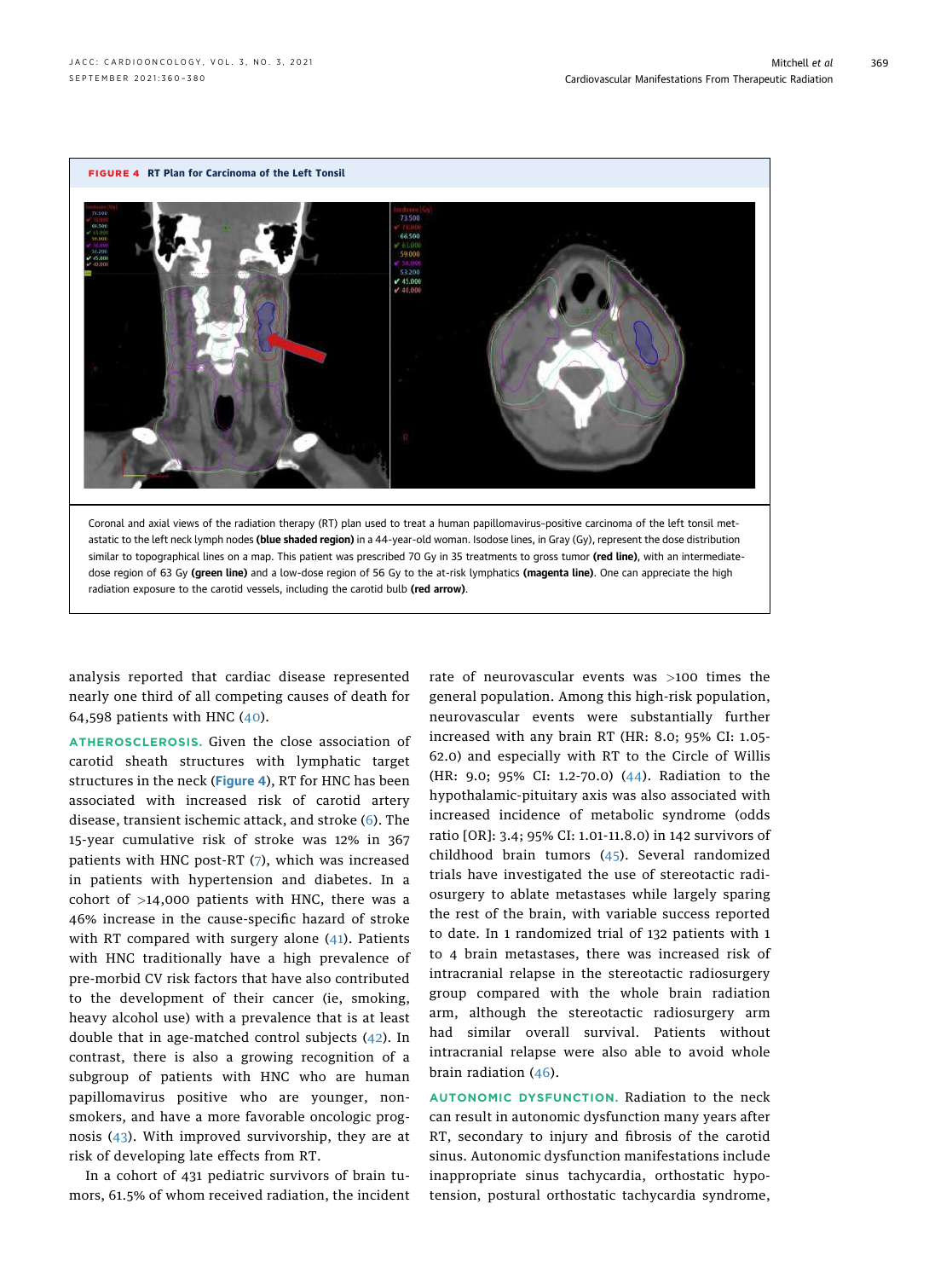

decreased heart rate variability, and a blunted blood pressure response to exercise (47-49). In a cohort of 89 patients with HNC compared with 48 matched control subjects, neck RT was associated with afferent baroreflex failure (sympathetic nervous system) manifested by an inappropriate heart rate response to the Valsalva maneuver, with relative sparing of the cardiovagal efferent pathway (parasympathetic nervous system) and a normal heart rate response to deep breathing (50). In a retrospective cohort of 263 HL survivors of RT compared with 526 matched control subjects who underwent exercise treadmill testing, RT was associated with increased resting heart rate (OR: 3.96; 95% CI: 2.52-6.23) and abnormal heart rate recovery (OR: 5.32; 95% CI: 2.94-9.65) after exercise. Abnormal heart rate recovery was independently associated with increased mortality (aHR: 4.60; 95% CI: 1.62-13.02). The prevalence of dysautonomia increased with radiation dose and time from RT (48).

THYROID ABNORMALITIES. Notably, there is also a significant 20% to 30% prevalence of thyroid abnormalities within 5 years of curative RT to the neck regions (51). Although not a direct CV effect, derangements of the thyroid axis can have significant secondary effects on the CV system.

HEAD AND NECK: SCREENING RECOMMENDATIONS AFTER THERAPEUTIC RADIATION. Physical examination for carotid bruits. In patients with prior neck irradiation, auscultation for carotid bruits can identify asymptomatic atherosclerosis and direct preventive therapy in addition to evaluating for carotid stenosis. The presence of a bruit had a 89% positive predictive value for carotid plaque in a multiethnic, community-based, asymptomatic prospective cohort (mean age: 68 years) and confers a 3 times higher risk of transient ischemic attack or stroke based on a meta-analysis of 17,913 patients and 28 prospective cohort studies in the general population (52,53). In  $\sim$ 30% of noncancer patients with bruit, carotid stenosis >60% will be detected on carotid ultrasound (52).

Carotid ultrasound. Despite their positive predictive value for carotid plaque in the community-based cohort study, carotid bruits only had a 6% sensitivity for detecting plaque and 54% sensitivity for detecting carotid stenosis  $>60\%$  (52). Thus, the panel believes that screening with carotid ultrasound is warranted to supplement the physical examination. Carotid atherosclerosis can be detected early after RT on ultrasound and should prompt appropriate risk factor management, as these findings correlate with risk of myocardial infarction and stroke in the general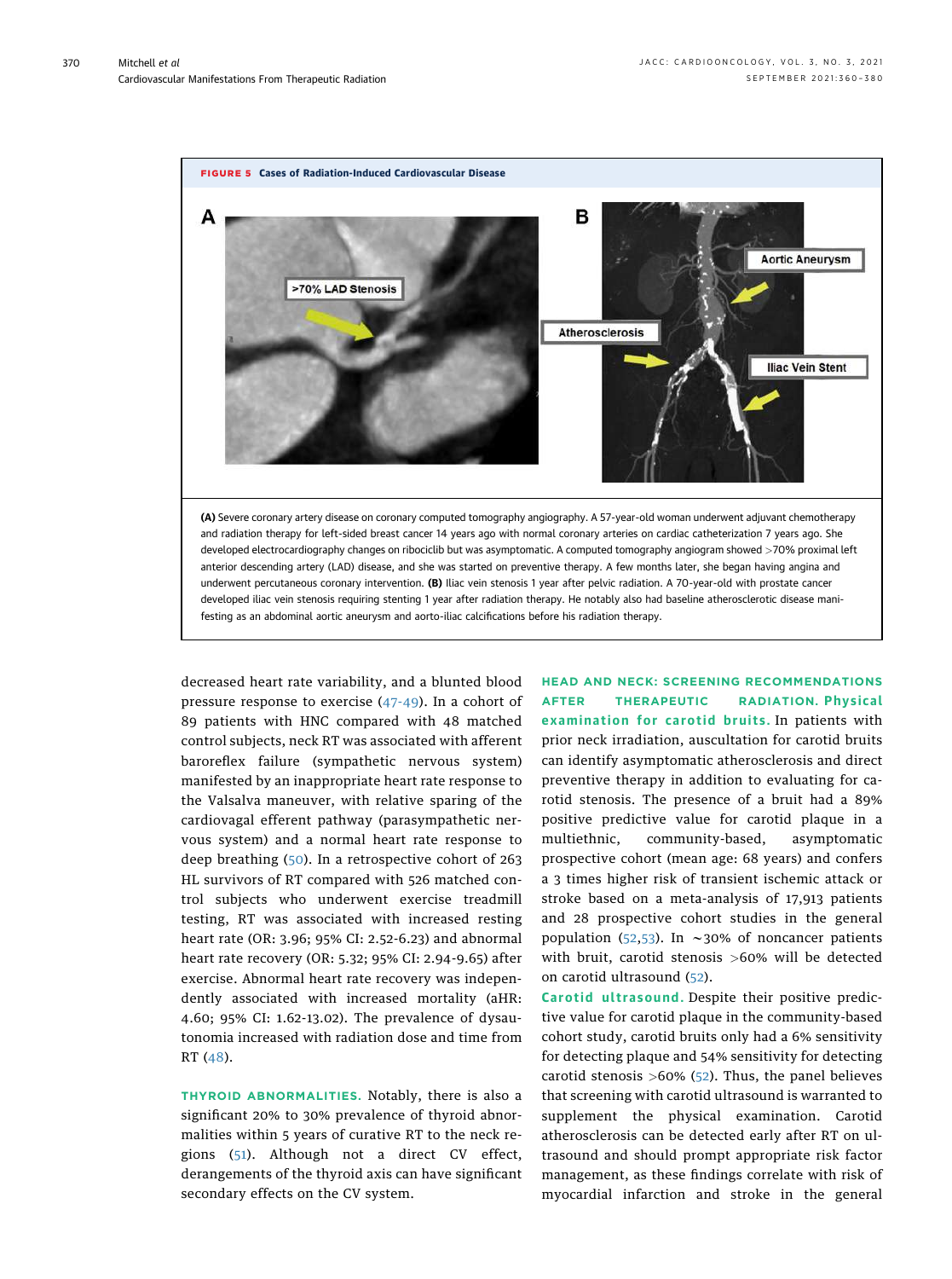population, even after adjusting for traditional risk factors (54,55).

In a cohort of 96 patients, carotid ultrasound identified internal carotid stenosis of  $\geq$ 30% in 28% of patients and critical stenosis in 13%, at a mean of 79.9 months from neck RT (20). In another cohort of 105 patients with nasopharyngeal carcinoma post-RT, carotid ultrasound detected carotid plaque in 38 patients (36%) at a median 48 months from radiation, with atherosclerosis severity increasingly linearly with time (56). Asymptomatic atherosclerosis can be seen as early as 1 year after RT (19).

CT neck. Surveillance CT scans should also be reviewed for development of carotid calcifications and atherosclerosis. In a series of 104 patients with laryngeal cancer with pre- and post-radiotherapy CT scans and without baseline atherosclerosis, there was a 48% incidence of new carotid atherosclerosis on follow-up contrast CT scans 4 years postradiotherapy and a 17% incidence of new carotid calcifications (19). CT angiography and magnetic resonance imaging (MRI) are not routinely recommended for screening but can be used for further evaluation and characterization of carotid disease as clinically required.

Dysautonomia. Recommended screening for dysautonomia in patients with HNC post-RT focuses on clinical history and examination. In patients with signs or symptoms of dysautonomia, further evaluation and treatment should follow established recommendations (47,57).

## CV EFFECTS OF THERAPEUTIC RADIATION TO THE THORAX

Recommendation C.1: In patients with CV risk factors receiving radiation to mediastinal structures, including the heart, a baseline electrocardiogram and a comprehensive transthoracic echocardiogram (TTE) can be useful.

Recommendation C.2: In patients with prior chest irradiation, review of available CT scans for coronary or aortic calcifications to guide therapy for asymptomatic atherosclerosis is recommended. The absence of coronary artery calcifications, particularly from a non-gated CT scan, cannot fully exclude the presence of CAD.

Recommendation C.3: In patients with prior chest irradiation without documented atherosclerosis on prior evaluations, further screening for CAD with CAC, coronary CT angiography, or functional stress testing during follow-up evaluations is recommended. Screening at 5-year intervals, depending on the patient's overall CV risk, can be useful.

Recommendation C.4: In patients with prior chest irradiation who are at increased risk for cardiomyopathy, screening TTE or cardiac MRI after completion of cancer therapy is recommended.

Recommendation C.5: The timing of the first TTE post-chest RT can be guided by individual patient risk, with echocardiography as early as 6 to 12 months after RT in high-risk patients. In all patients in whom the heart is in the radiation field, an echocardiogram within  $5$  years post-RT is recommended. Additional screening echocardiograms and measurement of N-terminal pro–B-type natriuretic peptide (NTproBNP) levels every 5 years can be useful.

Recommendation C.6: In patients with prior RT with the heart in the radiation field, evaluation for subclinical valvular heart disease with TTE 5 years post-RT and then every 5 years thereafter is recommended.

Recommendation C.7: In patients with prior RT with the heart in the radiation field, evaluation for pericardial disease with TTE 5 years post-RT and then every 5 years thereafter is recommended.

Recommendation C.8: In patients who have received radiation involving the subclavian artery, bilateral blood pressure on annual examination to screen for subclavian stenosis is recommended.

Recommendation C.9: In patients who have received radiation involving the subclavian artery and/or left internal mammary artery (LIMA), evaluation with CT angiography or a comparable study before coronary artery bypass graft (CABG) is recommended.

Thoracic RT is an integral part of the treatment for patients with lymphoma, lung cancer, and breast cancer. As a result of RT, survivors are at increased risk for developing CAD, cardiomyopathy, valvular dysfunction, pericardial disease, and/or disease of the aorta and great vessels depending on the structures involved in the radiation field and the magnitude of exposure. Advanced radiotherapy techniques have led to significant reductions in the mean heart dose, and lower incidence of CV events over time (58), although current screening recommendations should continue to consider the large number of survivors who have been previously treated with older RT techniques.

Patients at high-risk for radiation-associated cardiac disease have been defined as those with: 1) mediastinal radiotherapy  $\geq$  30 Gy with the heart in the treatment field; 2) lower dose radiotherapy (<30 Gy) with anthracycline exposure; 3) patients aged <50 years and longer time since RT; 4) high dose of radiation fractions ( $>2$  Gy/d); 5) presence and extent of tumor in or next to the heart; 6) presence of CV risk factors; and 7) pre-existing CV disease (10,11,13).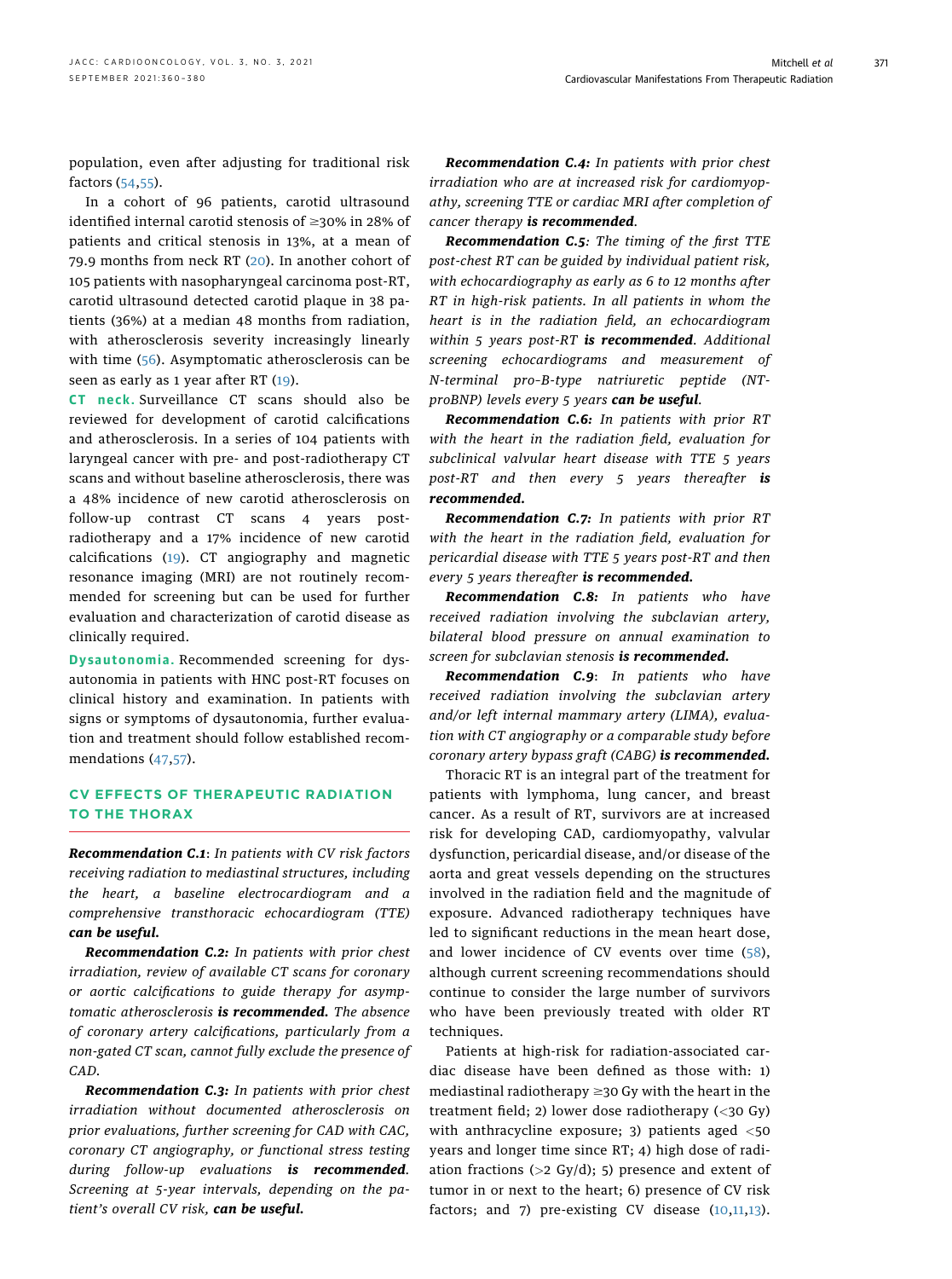Mean cardiac dose correlates with risk, but notably no study has identified a safe RT dose that avoids CV complications.

CORONARY ARTERY DISEASE. After thoracic RT, there is an increased risk of development and progression of CAD (Figure 5) and subsequent CV mortality  $(1,2,59-61)$ . There was a 7% per Gray higher risk of major coronary events beginning within 4 years after RT in 2,168 breast cancer survivors who received RT between 1958 and 2001 in Sweden and Denmark (1). A >10% incidence of major cardiac events (CAD or HF) was observed in the initial 24 months after RT in 125 patients with non–small cell lung cancer across 4 trials from 2004 to 2013 (60).

CARDIOMYOPATHY. After chest RT, patients are at risk for HF with reduced or preserved ejection fraction due to direct myocyte damage and subsequent fibrosis, ischemic heart disease, valvular heart disease, and pericardial disease. In a population casecontrol study of 170 breast cancer survivors in Olmstead County, Minnesota, post-RT, each increase in the log of the mean cardiac dose placed patients at a substantially higher risk of HF with preserved ejection fraction (OR: 16.9; 95% CI: 3.9-73.7) and a modest but nonsignificant increased risk of HF with reduced ejection fraction (OR: 3.2; 95% CI: 0.8-13.0) over an average of 6 years of follow-up (62).

VALVULAR HEART DISEASE. Valvular heart disease develops in a subgroup of patients who have received mediastinal RT, most commonly for lymphoma, with a latency of 10 to 20 years from radiation exposure. The historical prevalence of RT-associated valvular disease has ranged from 2% to 37% for patients treated for HL and 0.5% to 4.2% for patients treated for breast cancer  $(63)$ . The 30-year cumulative risk is <2% in modern-day HL survivors treated with 20 to 30 Gy but significantly increases with >30 Gy mediastinal exposure (64).

Early RT-associated valve disease includes thickening of the valve leaflets and subvalvular apparatus. Calcification develops over time and can lead to restricted leaflet motion and leaflet retraction resulting in either stenosis or regurgitation. Calcification typically spares the tips of mitral valve leaflets and does not lead to commissural fusion (65). Calcification of the aorto-mitral curtain (intervalvular fibrosa) is common in patients treated with RT for HL. The extent of RT-associated damage often extends beyond the valve and affects the mitral annulus, aortic root, and other surrounding structures. Left-sided valves are more commonly affected, with the aortic valve being most commonly involved (66).

PERICARDIAL DISEASE. Acute pericarditis is an uncommon complication of RT in the modern treatment era. Chronic pericarditis may manifest years after RT, with an estimated prevalence of 7% to 20% reported for patients who received high-dose mantle RT for HL (67). A high incidence of pericardial effusion (36%) has also been reported in patients receiving high cardiac radiation doses, such as in a cohort of 214 patients receiving chemoradiation for esophageal cancer from 2001 to 2010 in Japan (68).

RT-associated latent pericardial disease can manifest as pericardial thickening and calcification, with some cases evolving to pericardial constriction. Patients are also at risk for myocardial fibrosis resulting in restrictive cardiomyopathy, and these 2 entities can be difficult to distinguish. Discerning between restriction and constriction often requires multimodality assessment, including echocardiography, cardiac CT/MRI, and invasive hemodynamic evaluation.

AORTA AND THE GREAT VESSELS. Patients who have received mediastinal RT are at increased risk for disease of the aorta and great vessels, including subclavian stenosis (67) and superior vena cava (SVC) syndrome (69,70). The prevalence of subclavian stenosis or SVC syndrome after RT has not been well defined, however, and is largely based on case reports.

BASELINE EVALUATION IN PATIENTS UNDERGOING THORACIC RT. Consistent with the general principles, all patients should undergo history and physical examination to evaluate for symptoms and signs of CV risk factors (eg, hypertension, diabetes mellitus) or underlying CV disease. All patients undergoing thoracic RT will have, at minimum, a planning chest CT scan that can be reviewed for CAC to identify patients with CAD who would benefit from preventive therapy.

In addition, a TTE can be considered for all patients undergoing thoracic RT with the heart in the radiation field to ascertain baseline ventricular and valvular function. Global longitudinal strain may provide additional help in identifying subclinical left ventricular dysfunction at baseline (71). Patients with symptoms or signs of CV disease at baseline should undergo appropriate evaluation and management as for the general population (72,73). These recommendations are consistent with previous consensus statements (10-13).

There is no definitive evidence supporting routine assessment of baseline cardiac biomarkers before RT. However, studies have shown that elevated levels of NT-proBNP in the general population without a baseline HF diagnosis are associated with increased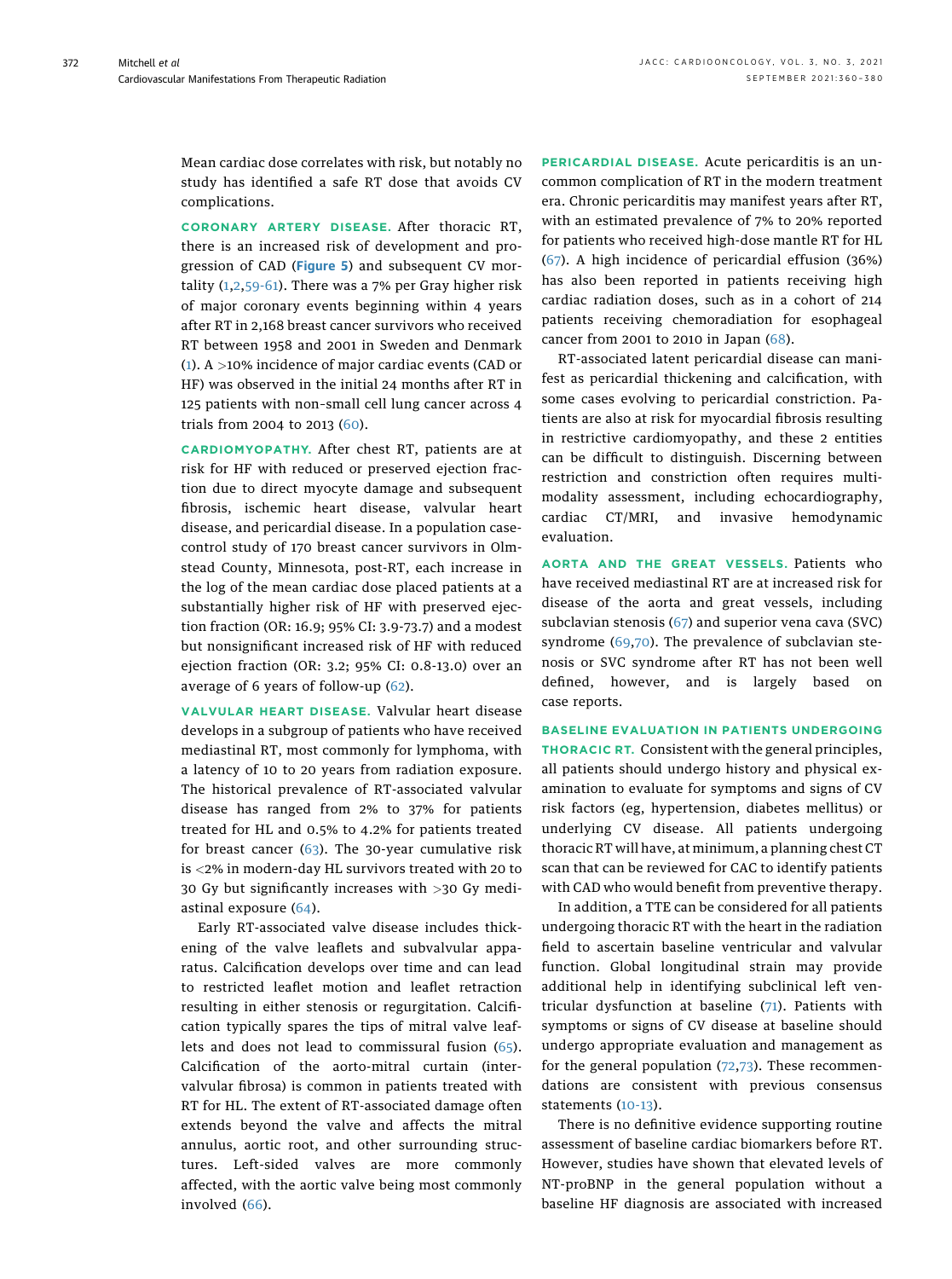mortality and a higher risk for subsequent clinical HF (74,75). Therefore, the panel believes that assessment of baseline NT-proBNP level may be considered in asymptomatic patients at risk for HF (age >40 years and the presence of CV risk factors or significant valvular heart disease).

SCREENING RECOMMENDATIONS AFTER THORACIC RT. Coronary artery disease. In addition to a comprehensive examination and identification/optimization of CV risk factors, available surveillance CT or positron emission tomography/CT scans should be reviewed for development of CAC after thoracic RT. As with baseline screening, such data are readily available and provide useful information for guiding preventive therapy.

Prior guidelines have recommended functional noninvasive stress testing for CAD detection 5 to 10 years after exposure in asymptomatic high-risk patients, followed by reassessment every 5 years (10,13). These recommendations are based on nonrandomized studies showing that functional stress testing identified CV disease in patients with no symptoms and no abnormalities on cardiac testing at rest (76,77). However, nonobstructive CAD often goes undetected using this strategy, as functional testing requires ischemia to result in a positive test result. In one study of HL survivors treated with chest RT, 36% of patients with a negative stress echocardiogram and 78% of patients with a negative nuclear perfusion test result had >50% stenosis on invasive coronary angiography (77).

Even with single-vessel lesions, patients with nonobstructive CAD have twice the risk of myocardial infarction compared with patients with no CAD on angiography (15). In fact, most plaque ruptures that lead to acute myocardial infarction occur in patients with nonobstructive plaques (78,79). Thus, early identification of CAD and institution of preventive therapies are essential. Optimal medical therapy remains the foundation of treatment in patients with obstructive CAD and stable angina (16,80,81).

Chest CT imaging offers an opportunity to detect CAD earlier in the course and leads to better risk factor control (82). In a similar manner, the SCOT-Heart (Scottish Computed Tomography of the Heart) trial of patients with stable chest pain found that in patients who underwent CT coronary angiography (CTCA), CTCA clarified the diagnosis, allowed initiation of preventive therapies, and was associated with a lower incidence of death from CAD and nonfatal myocardial infarction at 5 years compared with those managed with standard care alone (83). Patients

derived similar benefits from CTCA whether their presenting pain was or was not cardiac due to use of better preventive therapeutics. Data on the utility of CTCA in survivors of RT are limited but promising. In a series of 31 HL survivors a median of 24 years after chest RT, CTCA detected CAD in 12 patients and obstructive CAD in 3 patients, with only 1 of the patients being detected via functional stress testing (84). It is therefore reasonable to consider use of CAC and/or CTCA to screen for CAD and to help direct preventive therapy in survivors treated with thoracic RT.

The optimal timing of screening and indications/ benefit of repeat screening are still unknown. In an asymptomatic patient already on optimal preventive therapy, repeated screening is unlikely to change management. Repeated evaluations also have to be weighed against radiation exposure imposed by CT imaging. In the noncancer population, a CAC of zero conferred a very low 5- to 15-year risk of CV mortality (85,86), and repeat screening is not indicated before 5 years. The appropriate interval in a patient after RT is not known. It is also uncertain whether there is a heightened risk of noncalcified plaque in radiation survivors. In that setting, CTCA would be preferred over CAC for screening. However, extrapolating from available data in noncancer patients, CAC is likely a sufficient screening test, and a 5-year interval seems reasonable in patients not currently on preventive therapies. Once atherosclerosis is diagnosed, further screening is not warranted, but the evaluation for progression to symptomatic CAD consistent with existing guidelines is indicated if patients develop angina or cardiomyopathy.

Cardiomyopathy. There is no prospective evidence regarding an optimal long-term screening strategy for cardiomyopathy post-RT. Screening echocardiograms 5 years after exposure is reasonable based on retrospective studies  $(12,63)$ . Comprehensive assessment of diastolic function is of paramount importance given the relative predominance of HF with preserved ejection fraction in these patients (63). Cardiac MRI may be superior to TTE for screening in childhood survivors of cancer (87) and should be considered for patients with poor acoustic windows and/or suspected pericardial constriction. In survivors of RT without evidence of current cardiac dysfunction, NTproBNP levels were associated with an increased risk of subsequent cardiomyopathy (88).

Valvular heart disease. TTE is the optimal imaging technique for valvular disease in the majority of patients with prior RT exposure. Transesophageal echocardiography can provide more detailed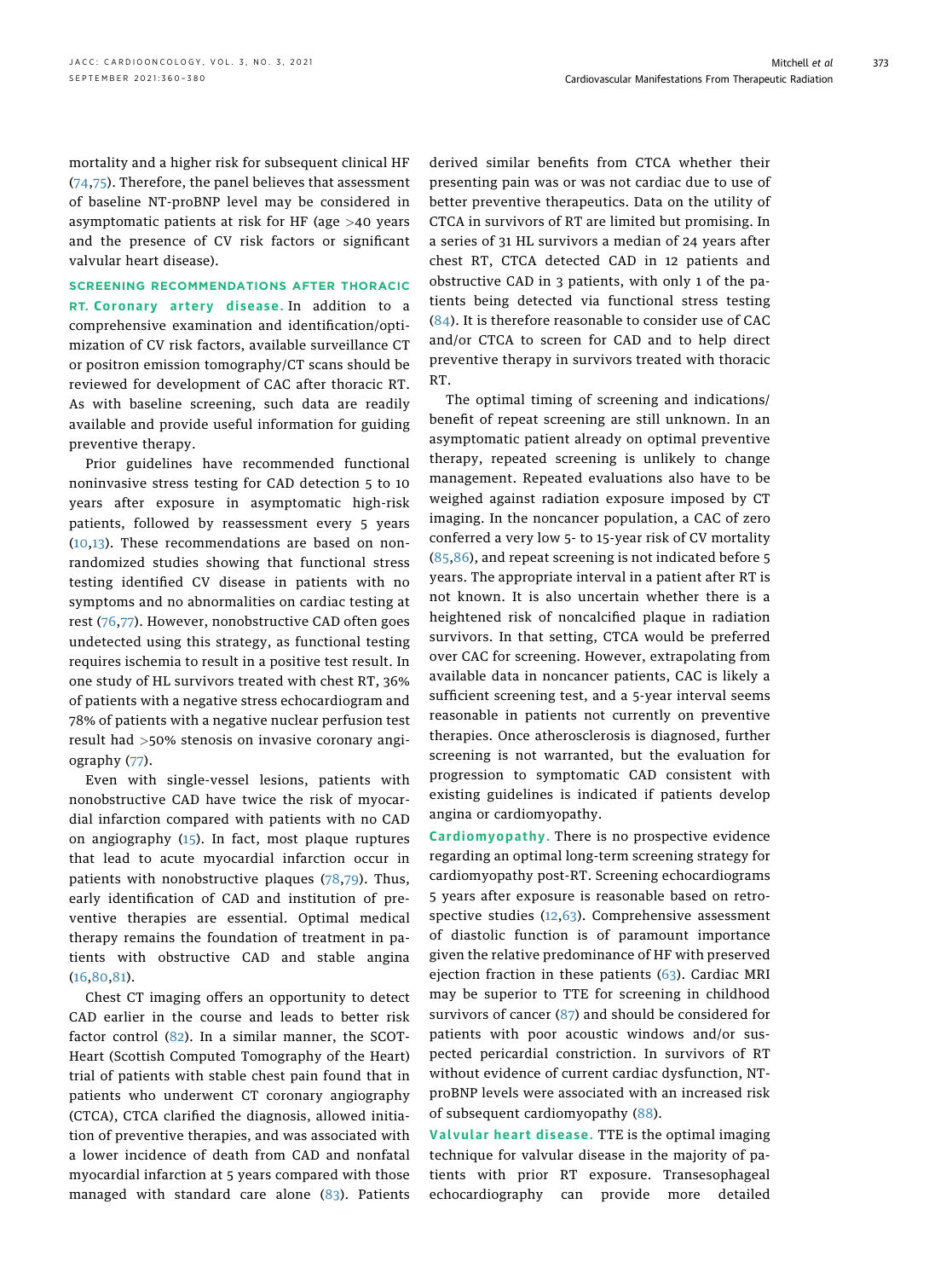characterization of detected valvular abnormalities and may be indicated in the planning of potential interventions. Cardiac MRI imaging has a less established role in valvular disease assessment post-RT but may be useful in patients with suboptimal echocardiograms. The role of cardiac CT imaging is limited to the assessment of valvular calcifications and procedural planning (transcatheter aortic valve replacement [TAVR] and transcatheter mitral valve repair). The prevalence of moderate or severe valvular disease is low in the first 10 years after RT exposure (13,63,89). TTE is recommended as the primary screening test, commencing 5 years after the completion of RT and every 5 years thereafter. In patients with diagnosed radiation-induced valvular heart disease with valvular dysfunction, the frequency of follow-up TTE imaging is dictated by appropriate societal guidelines (90).

Pericardial disease. TTE often provides the initial evaluation of patients with suspected RT-associated pericardial disease, allowing evaluation of pericardial thickening, pericardial effusion, and functional assessment of constrictive physiology (90). However, the distinction between normal and thickened pericardium by TTE can be difficult, and other modalities such as cardiac MRI and/or CT imaging may be necessary. The timing of screening for pericardial disease aligns with that for valvular heart disease. The majority of patients will be evaluated by use of TTE at 5 years after the completion of RT and then in 5-year intervals. Cardiac MRI and CT imaging are not recommended for generalized screening.

Aorta and great vessels. Routine screening is not currently recommended for SVC syndrome given the lack of data; however, SVC syndrome should be considered in patients who present with any signs or symptoms such as sinus tachycardia, dyspnea, facial or upper extremity swelling, or headaches.

All patients who received RT to the subclavian territory should undergo bilateral, upper extremity blood pressure evaluations during their annual physical examination as a nominal screening for subclavian stenosis. In a series of 59 noncancer patients undergoing evaluation for coronary artery bypass surgery, an upper extremity systolic pressure difference between arms of  $\geq$ 15 mm Hg identified all patients with  $\geq$ 50% narrowing of the subclavian (91).

Signs of great vessel atherosclerosis or SVC stenosis may also be appreciated on available CT imaging or echocardiography. Patients being evaluated for CABG should undergo appropriate evaluation for left subclavian stenosis, as well as LIMA patency, if the LIMA is being contemplated as a graft. Notably,

the internal mammary nodes are often included in regional nodal radiation in patients with breast cancer, with the internal mammary vessels (the LIMA in left-sided patients) in the first 3 intercostal spaces used as a surrogate target for these high-risk nodes (92).

## CARDIOVASCULAR EFFECTS OF THERAPEUTIC RADIATION TO THE ABDOMEN AND PELVIS

**Recommendation D.1:** In patients with prior abdominal or pelvic irradiation, screening for symptoms of claudication, assessment of pedal pulses, and auscultation of aortic or renal artery bruits are recommended.

Recommendation D.2: In patients with prior abdominal or pelvic irradiation, reviewing available CT scans for aortic and iliofemoral calcifications to identify atherosclerosis can be useful.

Recommendation D.3: In patients with prior abdominal or pelvic irradiation with worsening renal function and/or systemic hypertension, evaluation for radiation nephropathy and/or renal artery stenosis can be useful.

Therapeutic radiation is commonly used in the abdomen and pelvis to treat gynecologic malignancies, prostate cancer, sarcomas, and some lymphomas. In addition to direct vascular damage (8), abdominopelvic radiation is also associated with nephropathy and metabolic derangements that ultimately increase a patient's overall CV risk (93-95). Unfortunately, there are limited techniques to spare the vasculature during RT of abdominopelvic malignancies due to the physical intimacy with the at-risk lymphatics.

ATHEROSCLEROSIS. Based on available case reports and case series, therapeutic radiation to the abdomen and pelvis can lead to aortic and iliofemoral atherosclerosis (8) and stenosis of the renal artery (8), mesenteric artery (94), and iliac vein (96) (Figure 5). Due to an absence of systematic screening protocols, the true incidence of abdominopelvic atherosclerotic disease after RT is unknown. A higher likelihood of peripheral arterial disease (PAD) has been associated with a total radiation dose from 40 to 65 Gy and/or underlying CV risk factors, although the range of time to symptoms of PAD can be months to decades after exposure (8).

#### HYPERTENSION AND METABOLIC DERANGEMENTS.

Abdominopelvic RT has also been associated with development of CV risk factors in adult survivors of cancer (94,94). Renovascular hypertension may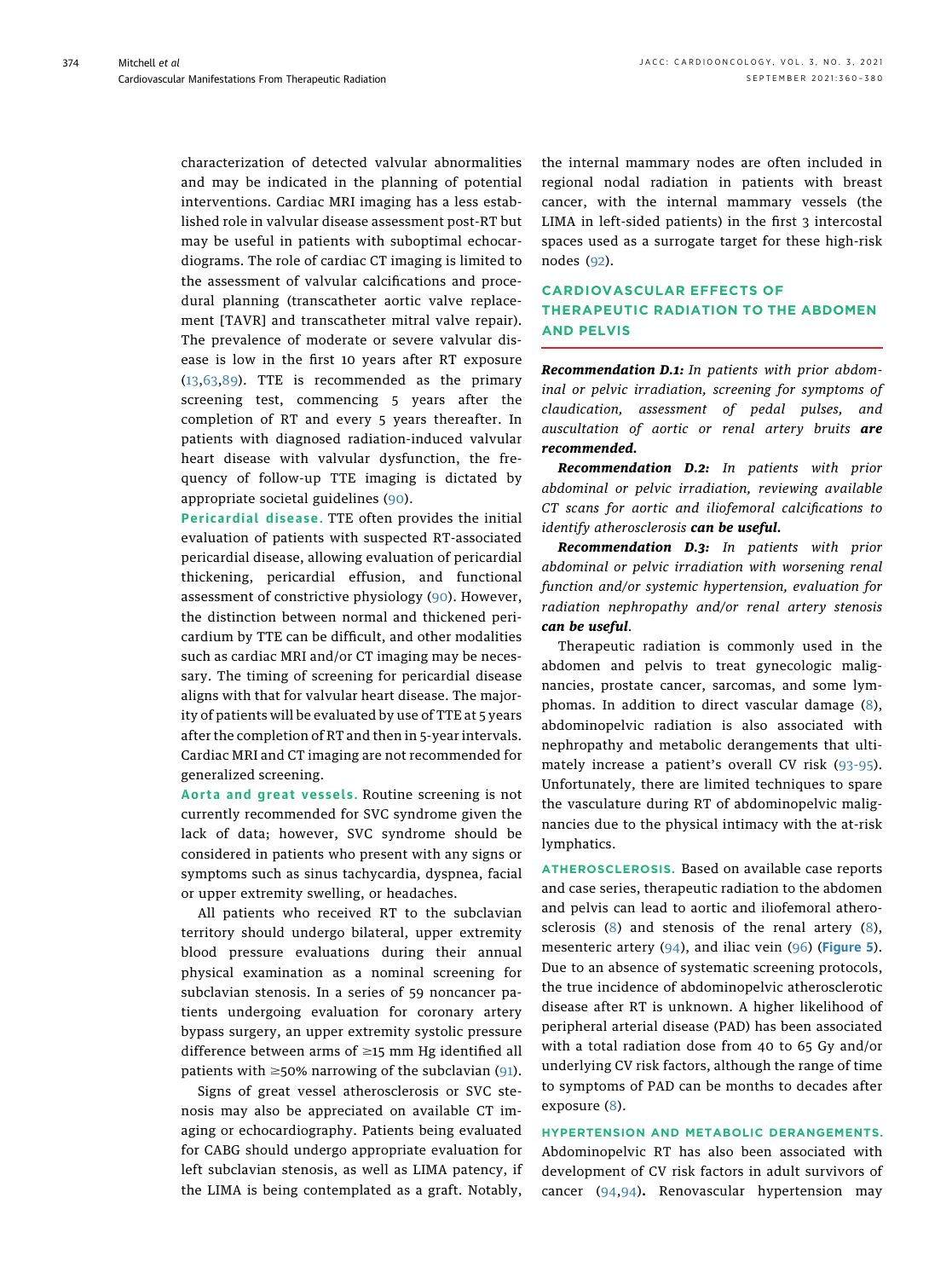### TABLE 2 Patients at Increased Risk for PAD<sup>a</sup>

Age  $\geq 65$  y

- Age 50-64 y plus risk factors for atherosclerosis (eg, diabetes, hyperlipidemia, hypertension, history of tobacco use) or family history of PAD Age <50 y but with diabetes mellitus and 1 additional risk factor for atherosclerosis
- Individuals with known atherosclerotic disease in other vascular beds such as coronary arteries, carotid arteries, renal arteries, and mesenteric arteries
- Additional: Patients with prior therapeutic radiation to the abdomen and pelvis as part of cancer treatment

Prior therapeutic radiation to the abdomen and pelvis confers significantly increased risk for peripheral arterial disease (PAD) and should be considered in addition to other known risk factors. <sup>a</sup>Gerhard-Herman et al (100).

result from renal artery stenosis (97,98) or direct radiation damage to the kidney (radiation nephropathy) (95). Previously described in patients with seminomas, radiation nephropathy has also been reported with total body irradiation even in the case of therapeutic radioisotopes that are filtered by the kidneys.

ABDOMEN AND PELVIS: SCREENING RECOMMENDATIONS AFTER THERAPEUTIC RADIATION. Screening for PAD.

Clinical history, review of symptoms, and physical examination help identify patients at risk for PAD (Table 2). Iliofemoral atherosclerosis can present as intermittent claudication and/or critical limb ischemia (99). Because PAD results in significant morbidity, mortality, and impairment of quality of life (100), early recognition is key and can potentially be identified by review of available CT imaging. Patients with signs or symptoms of PAD should undergo further evaluation and treatment per established guidelines.

Renal artery stenosis and radiation nephropathy. In patients who develop hypertension after RT to the abdomen or pelvis, renal artery stenosis and radiation nephropathy should be considered. CV risk factors in survivors of RT are further addressed in Section E.

#### CV DISEASE PREVENTION AFTER RT

Recommendation E.1: In patients who have received RT, regular screening for and aggressive treatment of CV risk factors and CV disease are recommended. The interval of screening visits should be guided by the patient's risk (patient and treatment factors). Screening at least annually can be useful.

#### TREATMENT OF MODIFIABLE CV RISK FACTORS.

Modifiable CV risk factors are prevalent in middleaged or older adult patients undergoing RT (3,42) as well as adult survivors of childhood RT (101). CV risk factors, especially hypertension, that develop after RT in adult survivors of childhood cancer have a sizeable and multiplicative impact on subsequent major cardiac events. Thus, aggressive preventive therapy is indicated, including lifestyle modifications. Exercise is specifically associated with improved mortality in childhood cancer survivors (102). Cardiac rehabilitation also reduces CV mortality in patients with coronary heart disease in the general population and is associated with improved cardiorespiratory fitness and quality of life in adult cancer survivors (103). Clinicians should consider calculating 10-year atherosclerotic CV disease risk score (or similar CV risk score) to risk-stratify patients who received RT; however, some data suggest that the pooled cohort equation underestimates the risk of atherosclerotic CV disease in this population (104).

SPECIFIC PREVENTION AND MANAGEMENT STRATEGIES. Scientific studies, mostly in rodent models, have explored treatments to counteract the pathophysiological mechanisms involved in the development of radiation-induced vascular disease. Early evidence shows promise for statins, angiotensin-converting enzyme inhibitors, and antioxidants, but prospective studies in humans are still lacking (105). Statins have the strongest evidence to date. In-line with their known benefits in atherosclerosis, statins may reduce RT-related carotid artery injury by lowering cholesterol levels (106). Retrospective studies of patients with cancer and RT of the chest, neck, or head showed significantly reduced risk of stroke for those receiving statin therapy (107-109). Notably, trials of statins in young patients treated with RT are underway to study the primary prevention effect of statins against radiation-induced CV disease (110). In the absence of specific trials in radiation survivors, patients with established CV disease should be treated as per existing guidelines with aspirin, statins, or other medications as indicated.

## IMPORTANT CONSIDERATIONS IN CV MANAGEMENT AFTER RT

Recommendation F.1: In patients with prior chest RT, careful consideration before surgical versus percutaneous treatment for valvular heart disease or CAD is recommended due to their increased surgical risks. The percutaneous approach is often advantageous, especially in patients with higher radiation doses to the mediastinum or prior cardiac surgery.

Recommendation F.2: In patients with prior chest RT and HF with preserved ejection fraction,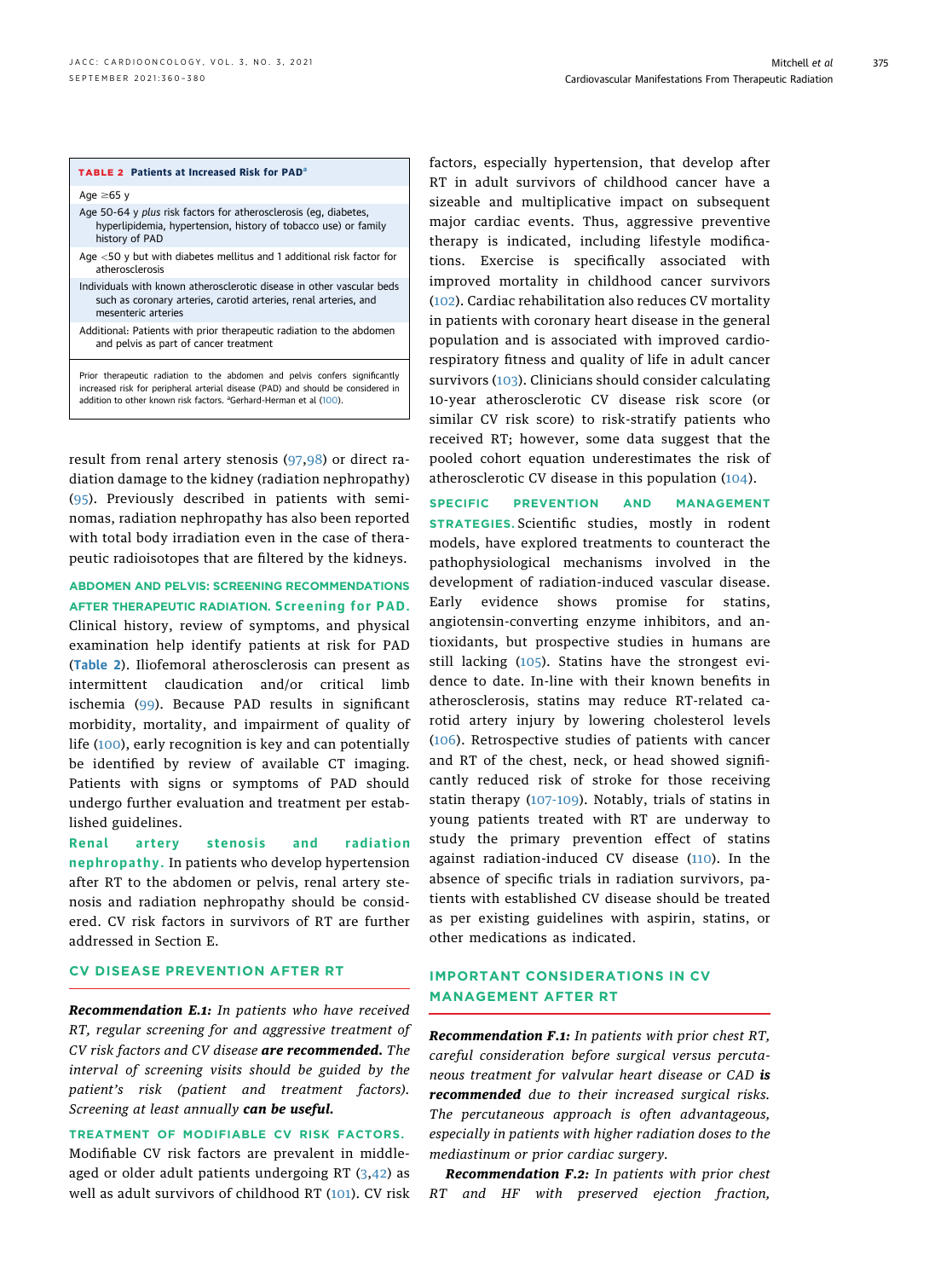consideration of both restrictive cardiomyopathy and constrictive pericarditis is recommended.

Recommendation F.3. In patients with prior chest RT and confirmed constrictive pericarditis who have failed initial medical management, pericardiectomy can be considered. Surgery is considered high risk, although timing surgery before progression to advanced disease can improve morbidity.

Management of established radiation-induced CV disease can pose significant challenges due to radiation-induced alterations in surrounding tissues and the vasculature. After chest RT, the combination of scarring, fibrosis, and diffuse atherosclerosis of mediastinal structures increases surgical mortality from open heart surgery (111). Likewise, the risk of surgical treatment of carotid artery stenosis also increases due to inflammatory and fibrotic changes in the arterial wall and neck tissue, although carotid endarterectomy remains a viable strategy (112). There are limited data to guide management, with the available evidence restricted to small cohorts and case series.

Patients with prior chest RT and severe aortic stenosis have worse outcomes with any type of valve replacement than those without a radiation history. In retrospective cohorts  $(113, 114)$ , these patients seem to have improved outcomes with TAVR compared with surgical aortic valve replacement (SAVR), although a subgroup of patients at low surgical risk can potentially be managed well with SAVR. Importantly, the commonly used Society for Thoracic Surgery Score underestimates the 30-day mortality risk in RT survivors (114). The risk of SAVR seems to be further pronounced in those with prior cardiac surgery (115). A reasonable approach, pending further data, is to offer TAVR as the default for patients at intermediate or high risk and no technical TAVR reservations. SAVR can be considered in patients at lower surgical risk (such as younger age), especially those with technical/anatomical concerns for TAVR, or those who require additional surgical interventions such as pericardiectomy, multiple valve surgery, or CABG.

In terms of CAD management, the outcomes of percutaneous coronary intervention may be similar among those with or without RT (116), whereas CABG, as with any other open heart surgery, typically presents challenges. Subclavian artery stenosis and atresia of the LIMA can occur, limiting the availability of this bypass conduit that is a major contributor to the survival benefit of CABG versus percutaneous coronary intervention. Other bypass graft options are hampered if a severely calcified ("porcelain") aorta is present. In these settings, a percutaneous coronary intervention approach is often the preferred option, unless there are other concomitant surgical needs.

Restrictive cardiomyopathy and constrictive pericarditis are challenging complications in survivors of chest RT, with similar manifestations but very different management. They develop independently but can also occur simultaneously, and cardiac catheterization is usually required in addition to cardiac imaging for proper assessment of restrictive versus constrictive hemodynamic profiles. Management of volume and blood pressure are key for both conditions, while surgical pericardiectomy is reserved for patients with constrictive pericarditis who have failed initial medical management. The outcomes of pericardiectomy are historically very poor in the general population, with nearly 20% mortality at 30 days in a single-center cohort of 97 patients from 1995 to 2012 (117), although improved outcomes were observed in another cohort of 99 patients when pericardiectomy was within 6 months after the onset of symptoms (118).

#### FUTURE DIRECTIONS

Although the recommendations in this document represent the expert panel's consensus based on the available evidence, there are several areas that represent a gap in understanding or knowledge. For instance, there are no published papers addressing the incidence/prevalence of vascular disease after pelvic/abdominal radiation, and the available data rely on case series. We have summarized future directions for each recommendation in Table 1.

## **CONCLUSIONS**

RT continues to be a major cancer treatment modality. Although modern delivery techniques have reduced the dose to healthy tissues, no dose of radiation is safe for CV structures, and there is an existent population of survivors of prior, high-dose RT. Clinicians should be aware of, and vigilant for, the potential cardiac and vascular complications of RT in patients with cancer at every level of practice. Optimal management of traditional CV risk factors, as well as the perceptive recognition and aggressive management of identified CV diseases, is essential.

The risks of CV radiation exposure are life-long, and education of patients and their care providers is an essential part of a successful survivorship plan.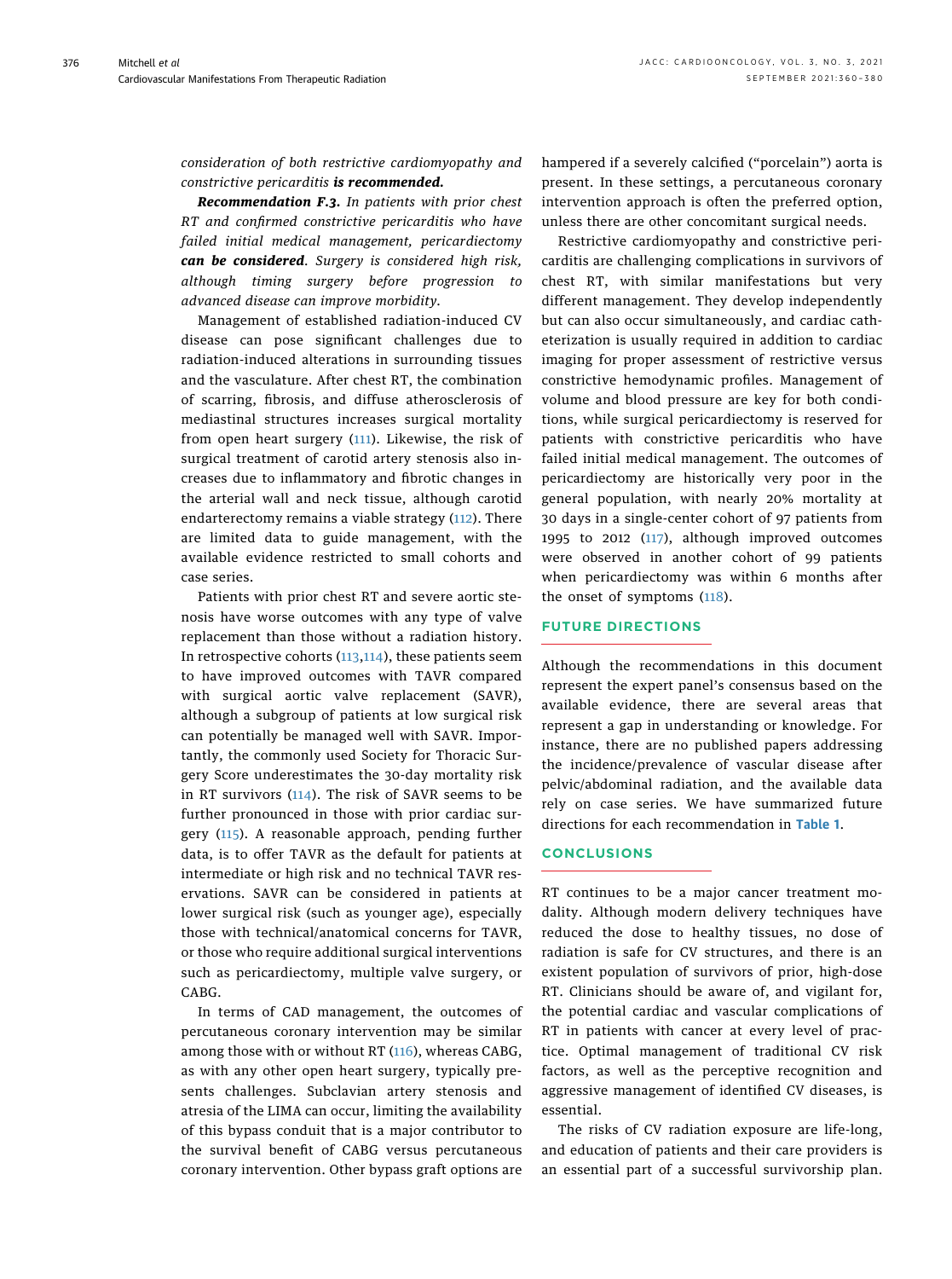Patient awareness of potential symptoms and early reporting are as important as physician awareness and proactive management of risks and complications. Efforts to improve patient education through websites such as CardioSmart from the American College of Cardiology are ongoing (119). Regular vigorous exercise has also been shown to reduce overall mortality in cancer survivors and should be a cornerstone of the management strategy for all highrisk patients. Further research is needed to better understand the prevalence of CV disease with modern RT, especially to noncardiac structures, and to continue to improve prevention, screening, and management strategies.

#### FUNDING SUPPORT AND AUTHOR DISCLOSURES

Research reported in this publication was supported by the National Center for Advancing Translational Sciences of the National Institutes of Health under Award Number UL1TR002345 as well as by the National Institutes of Health grant R01 HL147884. Dr Mitchell has received research funding from Pfizer, Longer Life Foundation, and Children's Discovery Institute; and is a consultant for Pfizer (modest). Dr Bergrom has received research support from the Susan G. Komen Foundation and Innovation Pathways. Dr Ferencik has received research support from the National Institutes of Health and the American Heart Association; and is a consultant for Biograph, Inc (unrelated to current work). Dr Szmit has received personal fees from Amgen, Angelini, AstraZeneca, Bayer, Berlin-Chemie, Bristol Myers Squibb, Clinigen, Janssen-Cilag, Pfizer, Polpharma, Roche, and TEVA. Dr Zaha has received support from the Cancer Prevention Research Institute of Texas (RP180404). Dr Herrmann was supported by the National Cancer Institute of the National Institutes of Health (CA233610), the Miami Heart Foundation, and the Mayo Clinic. Dr Nohria has received research funding from Amgen, Inc; and is a consultant for Takeda Oncology and AstraZeneca. Dr Lenihan has received research funding from Myocardial Solutions; and is a consultant for Lilly, Prothena, AstraZeneca, Roche, Clementia, and Eidos (all consultancy renumeration is modest). Dr Dent has received research funding from Novartis; and is a consultant for Novartis and Eli Lilly. All other authors have reported that they have no relationships relevant to the contents of this paper to disclose.

ADDRESS FOR CORRESPONDENCE: Dr Joshua D. Mitchell, Cardio-Oncology Center of Excellence, Washington University in St Louis, 660 South Euclid Avenue, Campus Box 8086, St. Louis, Missouri 63110- 1093, USA. E-mail: jdmitchell@wustl.edu. Twitter: @joshmitchellmd, @Dr\_Daniel\_Cehic, @carmenbergom, @ICOSociety.

#### REFERENCES

1. Darby SC, Ewertz M, McGale P, et al. Risk of ischemic heart disease in women after radiotherapy for breast cancer. N Engl J Med. 2013;368: 987–998.

2. van Nimwegen FA, Schaapveld M, Cutter DJ, et al. Radiation dose-response relationship for risk of coronary heart disease in survivors of Hodgkin lymphoma. J Clin Oncol. 2016;34:235–243.

3. Atkins KM, Rawal B, Chaunzwa TL, et al. Cardiac radiation dose, cardiac disease, and mortality in patients with lung cancer. J Am Coll Cardiol. 2019;73:2976–2987.

4. Hull MC, Morris CG, Pepine CJ, Mendenhall NP. Valvular dysfunction and carotid, subclavian, and coronary artery disease in survivors of Hodgkin lymphoma treated with radiation therapy. JAMA. 2003;290:2831–2837.

5. Xu J, Cao Y. Radiation-induced carotid artery stenosis: a comprehensive review of the literature. Interv Neurol. 2014;2:183–192.

6. Plummer C, Henderson RD, O'Sullivan JD, Read SJ. Ischemic stroke and transient ischemic attack after head and neck radiotherapy: a review. Stroke. 2011;42:2410–2418.

7. Dorresteijn LD, Kappelle AC, Boogerd W, et al. Increased risk of ischemic stroke after radiotherapy on the neck in patients younger than 60 years. J Clin Oncol. 2002;20:282–288.

8. Jurado JA, Bashir R, Burket MW. Radiationinduced peripheral artery disease. Catheter Cardiovasc Interv. 2008;72:563–568.

9. Tapio S. Pathology and biology of radiationinduced cardiac disease. J Radiat Res. 2016;57: 439–448.

10. Desai MY, Windecker S, Lancellotti P, et al. Prevention, diagnosis, and management of radiationassociated cardiac disease: JACC Scientific Expert Panel. J Am Coll Cardiol. 2019;74(7):905–927.

11. Armenian SH, Lacchetti C, Barac A, et al. Prevention and monitoring of cardiac dysfunction in survivors of adult cancers: American Society of Clinical Oncology Clinical Practice Guideline. J Clin Oncol. 2017;35:893–911.

12. Curigliano G, Lenihan D, Fradley M, et al. Management of cardiac disease in cancer patients throughout oncological treatment: ESMO consensus recommendations. Ann Oncol. 2020;31: 171–190.

13. Lancellotti P, Nkomo VT, Badano LP, et al. Expert consensus for multi-modality imaging evaluation of cardiovascular complications of radiotherapy in adults: a report from the European Association of Cardiovascular Imaging and the American Society of Echocardiography. J Am Soc Echocardiogr. 2013;26:1013–1032.

14. Iliescu CA, Grines CL, Herrmann J, et al. SCAI expert consensus statement: evaluation, management, and special considerations of cardiooncology patients in the cardiac catheterization laboratory (endorsed by the Cardiological Society of India, and Sociedad Latino Americana de Cardiologia intervencionista). Catheter Cardiovasc Interv. 2016;87:E202–E223.

15. Maddox TM, Stanislawski MA, Grunwald GK, et al. Nonobstructive coronary artery disease and risk of myocardial infarction. JAMA. 2014;312: 1754–1763.

16. Mitchell JD, Brown DL. Harmonizing the paradigm with the data in stable coronary artery

disease: a review and viewpoint. J Am Heart Assoc. 2017;6(11):e007006.

17. Mitchell JD, Fergestrom N, Gage BF, et al. Impact of statins on cardiovascular outcomes following coronary artery calcium scoring. J Am Coll Cardiol. 2018;72(25):3233–3242.

18. Kusumoto FM, Calkins H, Boehmer J, et al. HRS/ACC/AHA expert consensus statement on the use of implantable cardioverter-defibrillator therapy in patients who are not included or not well represented in clinical trials. J Am Coll Cardiol. 2014;11(64):1143–1177.

19. Kim BJ, Kang HG, Lee SW, et al. Changes in the common carotid artery after radiotherapy: wall thickness, calcification, and atherosclerosis. J Clin Neurol. 2018;14:35–42.

20. Cheng SW, Ting AC, Lam LK, Wei WI. Carotid stenosis after radiotherapy for nasopharyngeal carcinoma. Arch Otolaryngol Head Neck Surg. 2000;126(4):517–521.

21. Chang YJ, Chang TC, Lee TH, Ryu SJ. Predictors of carotid artery stenosis after radiotherapy for head and neck cancers. J Vasc Surg. 2009;50:280– 285.

22. Sangiorgi G, Rumberger JA, Severson A, et al. Arterial calcification and not lumen stenosis is highly correlated with atherosclerotic plaque burden in humans: a histologic study of 723 coronary artery segments using nondecalcifying methodology. J Am Coll Cardiol. 1998;31:126–133.

23. Detrano R, Guerci AD, Carr JJ, et al. Coronary calcium as a predictor of coronary events in four racial or ethnic groups. N Engl J Med. 2008;358: 1336–1345.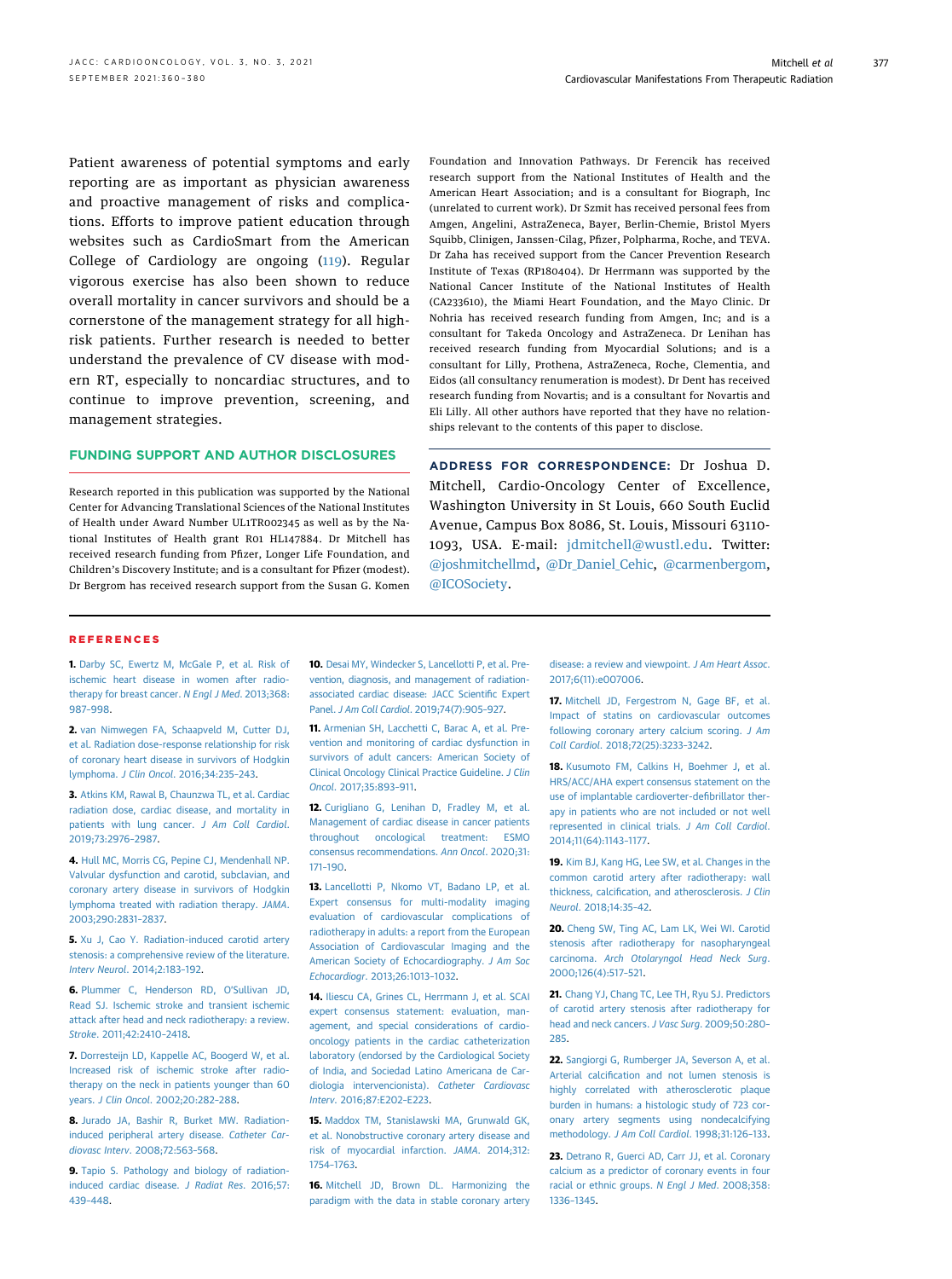24. Mitchell J, Paisley R, Moon P, Novak E, Villines T. Coronary artery calcium score and longterm risk of death, myocardial infarction and stroke: the Walter Reed Cohort Study. J Am Coll Cardiol Img. 2018;11(12):1799–1806.

25. Erbel R, Möhlenkamp S, Moebus S, et al. Coronary risk stratification, discrimination, and reclassification improvement based on quantification of subclinical coronary atherosclerosis: the Heinz Nixdorf Recall Study. J Am Coll Cardiol. 2010;56:1397–1406.

26. Yeboah J, McClelland RL, Polonsky TS, et al. Comparison of novel risk markers for improvement in cardiovascular risk assessment in intermediaterisk individuals. JAMA. 2012;308:788–795.

27. Roos CTG, van den Bogaard VAB, Greuter MJW, et al. Is the coronary artery calcium score associated with acute coronary events in breast cancer patients treated with radiotherapy? Radiother Oncol. 2018;126:170–176.

28. Phillips WJ, Johnson C, Law A, et al. Comparison of Framingham risk score and chest-CT identified coronary artery calcification in breast cancer patients to predict cardiovascular events. Int J Cardiol. 2019;289:138–143.

29. Xie X, Zhao Y, de Bock GH, et al. Validation and prognosis of coronary artery calcium scoring in nontriggered thoracic computed tomography: systematic review and meta-analysis. Circ Cardiovasc Imaging. 2013;6:514–521.

30. Hecht HS, Cronin P, Blaha MJ, et al. 2016 SCCT/STR guidelines for coronary artery calcium scoring of noncontrast noncardiac chest CT scans: a report of the Society of Cardiovascular Computed Tomography and Society of Thoracic Radiology. J Cardiovasc Comput Tomogr. 2017;11: 74–84.

31. Hecht HS, Blaha MJ, Kazerooni EA, et al. CAC-DRS: coronary artery calcium data and reporting system. An expert consensus document of the Society of Cardiovascular Computed Tomography (SCCT). J Cardiovasc Comput Tomogr. 2018;12: 185–191.

32. Hoffmann U, Massaro JM, D'Agostino RB Sr, Kathiresan S, Fox CS, O'Donnell CJ. Cardiovascular event prediction and risk reclassification by coronary, aortic, and valvular calcification in the Framingham Heart Study. J Am Heart Assoc. 2016;5(2):e003144.

33. Abravan A, van Herk M, Brewster F, Faivre-Finn C, McWilliam A, Vasquez Osorio EM. Predictive value of vascular calcification identified in 4D planning CT of lung cancer patients treated with stereotactic body radiation therapy. Phys Med. 2020;78:173–178.

34. Engert A, Plütschow A, Eich HT, et al. Reduced treatment intensity in patients with early-stage Hodgkin's lymphoma. N Engl J Med. 2010;363: 640–652.

35. Bradley JD, Paulus R, Komaki R, et al. Standard-dose versus high-dose conformal radiotherapy with concurrent and consolidation carboplatin plus paclitaxel with or without cetuximab for patients with stage IIIA or IIIB non-smallcell lung cancer (RTOG 0617): a randomised, twoby-two factorial phase 3 study. Lancet Oncol. 2015;16:187–199.

36. Maraldo MV, Brodin NP, Vogelius IR, et al. Risk of developing cardiovascular disease after involved node radiotherapy versus mantle field for Hodgkin lymphoma. Int J Radiat Oncol Biol Phys. 2012;83:1232–1237.

37. Chera BS, Amdur RJ, Morris CG, Mendenhall WM. Carotid-sparing intensitymodulated radiotherapy for early-stage squamous cell carcinoma of the true vocal cord. Int J Radiat Oncol Biol Phys. 2010;77:1380–1385.

38. Liao Z, Lee JJ, Komaki R, et al. Bayesian adaptive randomization trial of passive scattering proton therapy and intensity-modulated photon radiotherapy for locally advanced non-small-cell lung cancer. J Clin Oncol. 2018;36:1813–1822.

39. Bergom C, Currey A, Desai N, Tai A, Strauss JB. Deep inspiration breath hold: techniques and advantages for cardiac sparing during breast cancer irradiation. Front Oncol. 2018;8:87.

40. Massa ST, Osazuwa-Peters N, Christopher KM, et al. Competing causes of death in the head and neck cancer population. Oral Oncol. 2017;65:8–15.

41. Arthurs E, Hanna TP, Zaza K, Peng Y, Hall SF. Stroke after radiation therapy for head and neck cancer: what is the risk? Int J Radiat Oncol Biol Phys. 2016;96:589–596.

42. Okoye CC, Bucher J, Tatsuoka C, et al. Cardiovascular risk and prevention in patients with head and neck cancer treated with radiotherapy. Head Neck. 2017;39:527–532.

43. Ang KK, Harris J, Wheeler R, et al. Human papillomavirus and survival of patients with oropharyngeal cancer. N Engl J Med. 2010;363: 24–35.

44. Campen CJ, Kranick SM, Kasner SE, et al. Cranial irradiation increases risk of stroke in pediatric brain tumor survivors. Stroke. 2012;43:3035– 3040.

45. Cooksey R, Wu SY, Klesse L, et al. Metabolic syndrome is a sequela of radiation exposure in hypothalamic obesity among survivors of childhood brain tumors. J Investig Med. 2019;67:295– 302.

46. Aoyama H, Shirato H, Tago M, et al. Stereotactic radiosurgery plus whole-brain radiation therapy vs stereotactic radiosurgery alone for treatment of brain metastases: a randomized controlled trial. JAMA. 2006;295:2483–2491.

47. Biaggioni I, Shibao CA, Diedrich A, et al. Blood pressure management in afferent baroreflex failure: JACC Review Topic of the Week. J Am Coll Cardiol. 2019;74:2939–2947.

48. Groarke JD, Tanguturi VK, Hainer J, et al. Abnormal exercise response in long-term survivors of Hodgkin lymphoma treated with thoracic irradiation: evidence of cardiac autonomic dysfunction and impact on outcomes. J Am Coll Cardiol. 2015;65:573–583.

49. Adams MJ, Lipsitz SR, Colan SD, et al. Cardiovascular status in long-term survivors of Hodgkin's disease treated with chest radiotherapy. J Clin Oncol. 2004;22:3139–3148.

50. Huang CC, Huang TL, Hsu HC, et al. Long-term effects of neck irradiation on cardiovascular autonomic function: a study in nasopharyngeal carcinoma patients after radiotherapy. Muscle Nerve. 2013;47:344–350.

51. Jereczek-Fossa BA, Alterio D, Jassem J, Gibelli B, Tradati N, Orecchia R. Radiotherapyinduced thyroid disorders. Cancer Treat Rev. 2004;30:369–384.

52. Ratchford EV, Jin Z, Di Tullio MR, et al. Carotid bruit for detection of hemodynamically significant carotid stenosis: the Northern Manhattan Study. Neurol Res. 2009;31:748–752.

53. Pickett CA, Jackson JL, Hemann BA, Atwood JE. Carotid bruits and cerebrovascular disease risk: a meta-analysis. Stroke. 2010;41: 2295–2302.

54. O'Leary DH, Polak JF, Kronmal RA, Manolio TA, Burke GL, Wolfson SK Jr. Carotidartery intima and media thickness as a risk factor for myocardial infarction and stroke in older adults. Cardiovascular Health Study Collaborative Research Group. N Engl J Med. 1999;340:14–22.

55. Lorenz MW, Markus HS, Bots ML, Rosvall M, Sitzer M. Prediction of clinical cardiovascular events with carotid intima-media thickness: a systematic review and meta-analysis. Circulation. 2007;115:459–467.

56. Huang TL, Hsu HC, Chen HC, et al. Long-term effects on carotid intima-media thickness after radiotherapy in patients with nasopharyngeal carcinoma. Radiat Oncol. 2013;8:261.

57. Shen WK, Sheldon RS, Benditt DG, et al. 2017 ACC/AHA/HRS guideline for the evaluation and management of patients with syncope: executive summary: a report of the American College of Cardiology/American Heart Association Task Force on Clinical Practice Guidelines and the Heart Rhythm Society. J Am Coll Cardiol. 2017;70:620– 663.

58. Giordano SH, Kuo YF, Freeman JL, Buchholz TA, Hortobagyi GN, Goodwin JS. Risk of cardiac death after adjuvant radiotherapy for breast cancer. J Natl Cancer Inst. 2005;97:419– 424.

59. Carr ZA, Land CE, Kleinerman RA, et al. Coronary heart disease after radiotherapy for peptic ulcer disease. Int J Radiat Oncol Biol Phys. 2005;61:842–850.

60. Dess RT, Sun Y, Matuszak MM, et al. Cardiac events after radiation therapy: combined analysis of prospective multicenter trials for locally advanced non-small-cell lung cancer. J Clin Oncol. 2017;35:1395–1402.

61. Wang K, Eblan MJ, Deal AM, et al. Cardiac toxicity after radiotherapy for stage III non-smallcell lung cancer: pooled analysis of doseescalation trials delivering 70 to 90 Gy. J Clin Oncol. 2017;35:1387–1394.

62. Saiki H, Petersen IA, Scott CG, et al. Risk of heart failure with preserved ejection fraction in older women after contemporary radiotherapy for breast cancer. Circulation. 2017;135:1388–1396.

63. Gujral DM, Lloyd G, Bhattacharyya S. Radiation-induced valvular heart disease. Heart. 2016;102:269–276.

64. Cutter DJ, Schaapveld M, Darby SC, et al. Risk of valvular heart disease after treatment for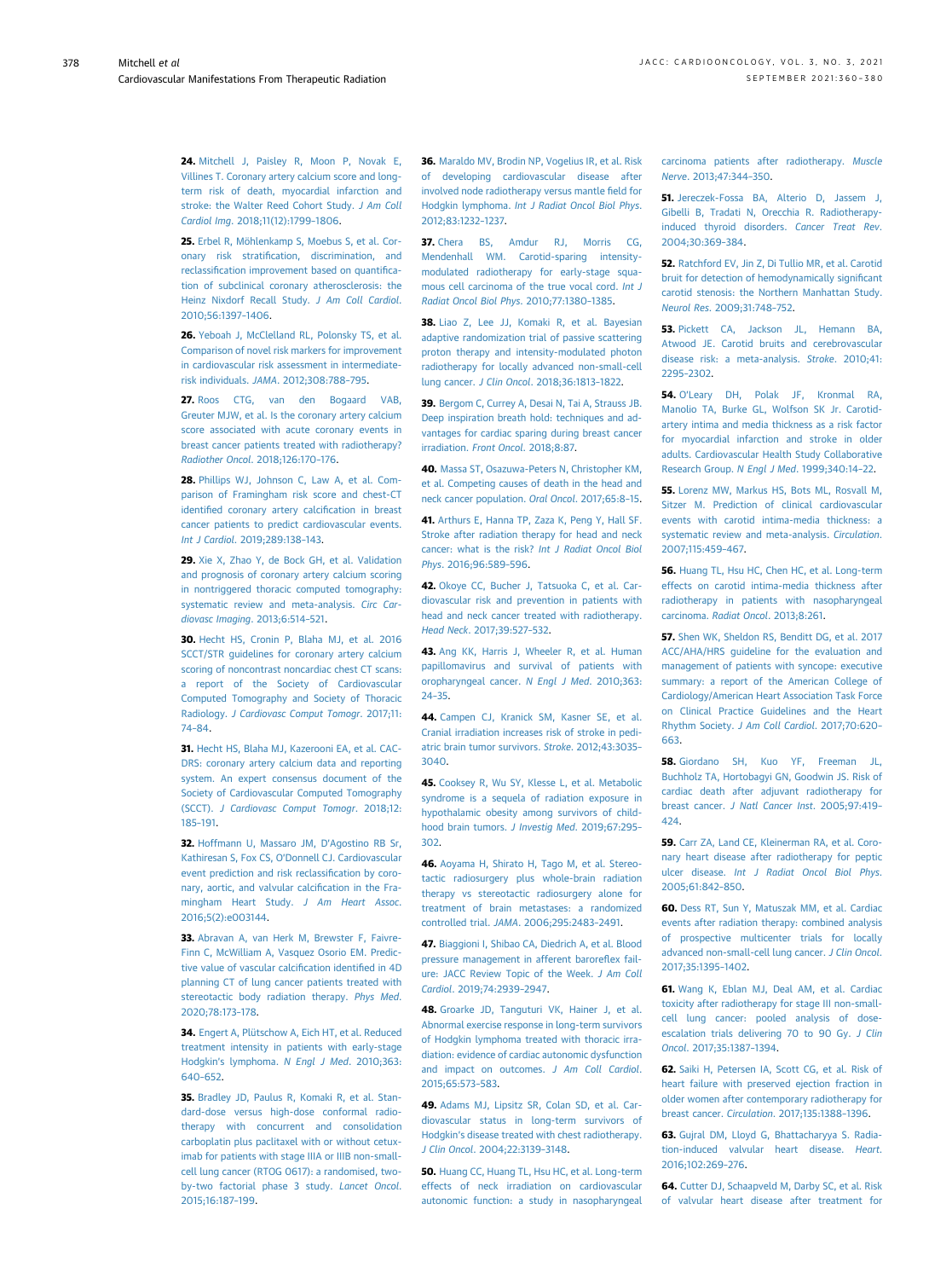Hodgkin lymphoma. J Natl Cancer Inst. 2015;107(4):djv008.

65. Hering D, Faber L, Horstkotte D. Echocardiographic features of radiation-associated valvular disease. Am J Cardiol. 2003;92(2):226–230.

66. Heidenreich PA, Hancock SL, Lee BK, Mariscal CS, Schnittger I. Asymptomatic cardiac disease following mediastinal irradiation. J Am Coll Cardiol. 2003;42(4):743–749.

67. Groarke JD, Nguyen PL, Nohria A, Ferrari R, Cheng S, Moslehi J. Cardiovascular complications of radiation therapy for thoracic malignancies: the role for non-invasive imaging for detection of cardiovascular disease. Eur Heart J. 2014;35:612– 623.

68. Fukada J, Shigematsu N, Takeuchi H, et al. Symptomatic pericardial effusion after chemoradiation therapy in esophageal cancer patients. Int J Radiat Oncol Biol Phys. 2013;87:487–493.

69. Van Putten JWG, Schlosser NJJ, Vujaskovic Z, Leest AHDVD, Groen HJM. Superior vena cava obstruction caused by radiation induced venous fibrosis. Thorax. 2000;55:245–246.

70. Mehta SV, Koo DJ. Radiation-induced SVC syndrome. BMJ Case Rep. 2014:2014: bcr2013203446.

71. Russo C, Jin Z, Elkind MS, et al. Prevalence and prognostic value of subclinical left ventricular systolic dysfunction by global longitudinal strain in a community-based cohort. Eur J Heart Fail. 2014;16:1301–1309.

72. Yancy CW, Jessup M, Bozkurt B, et al. 2017 ACC/AHA/HFSA focused update of the 2013 ACCF/ AHA guideline for the management of heart failure: a report of the American College of Cardiology/American Heart Association Task Force on Clinical Practice Guidelines and the Heart Failure Society of America. J Am Coll Cardiol. 2017;70: 776–803.

73. Fihn SD, Gardin JM, Abrams J, et al. 2012 ACCF/AHA/ACP/AATS/PCNA/SCAI/STS guideline for the diagnosis and management of patients with stable ischemic heart disease: a report of the American College of Cardiology Foundation/ American Heart Association Task Force on Practice Guidelines, and the American College of Physicians, American Association for Thoracic Surgery, Preventive Cardiovascular Nurses Association, Society for Cardiovascular Angiography and Interventions, and Society of Thoracic Surgeons. J Am Coll Cardiol. 2012;60:e44–e164.

74. Wang TJ, Larson MG, Levy D, et al. Plasma natriuretic peptide levels and the risk of cardiovascular events and death. N Engl J Med. 2004;350:655–663.

75. Taylor CJ, Roalfe AK, Iles R, Hobbs FDR. The potential role of NT-proBNP in screening for and predicting prognosis in heart failure: a survival analysis. BMJ Open. 2014;4:e004675.

76. Kirkham AA, Virani SA, Campbell KL. The utility of cardiac stress testing for detection of cardiovascular disease in breast cancer survivors: a systematic review. Int J Womens Health. 2015;7: 127–140.

77. Heidenreich PA, Schnittger I, Strauss HW, et al. Screening for coronary artery disease after mediastinal irradiation for Hodgkin's disease. J Clin Oncol. 2007;25:43–49.

78. Libby P, Theroux P. Pathophysiology of coronary artery disease. Circulation. 2005;111:3481– 3488.

79. Little WC, Constantinescu M, Applegate RJ, et al. Can coronary angiography predict the site of a subsequent myocardial infarction in patients with mild-to-moderate coronary artery disease? Circulation. 1988;78:1157–1166.

80. Al-Lamee R, Thompson D, Dehbi HM, et al. Percutaneous coronary intervention in stable angina (ORBITA): a double-blind, randomised controlled trial. Lancet. 2018;391:31–40.

81. Maron DJ, Hochman JS, Reynolds HR, et al. Initial invasive or conservative strategy for stable coronary disease. N Engl J Med. 2020;382:1395– 1407.

82. Rozanski A, Gransar H, Shaw LJ, et al. Impact of coronary artery calcium scanning on coronary risk factors and downstream testing the EISNER (Early Identification of Subclinical Atherosclerosis by Noninvasive Imaging Research) prospective randomized trial. J Am Coll Cardiol. 2011;57:1622– 1632.

83. Investigators S-H, Newby DE, Adamson PD, et al. Coronary CT angiography and 5-year risk of myocardial infarction. N Engl J Med. 2018;379: 924–933.

84. Mulrooney DA, Nunnery SE, Armstrong GT, et al. Coronary artery disease detected by coronary computed tomography angiography in adult survivors of childhood Hodgkin lymphoma. Cancer. 2014;120:3536–3544.

85. Valenti V, Oh B, Heo R, et al. A 15-year warranty period for asymptomatic individuals without coronary artery calcium: a prospective follow-up of 9,715 individuals. J Am Coll Cardiol Img. 2015;8(8):900–909.

86. Silverman MG, Blaha MJ, Krumholz HM, et al. Impact of coronary artery calcium on coronary heart disease events in individuals at the extremes of traditional risk factor burden: the Multi-Ethnic Study of Atherosclerosis. Eur Heart J. 2014;35: 2232–2241.

87. Armstrong GT, Plana JC, Zhang N, et al. Screening adult survivors of childhood cancer for cardiomyopathy: comparison of echocardiography and cardiac magnetic resonance imaging. J Clin Oncol. 2012;30:2876–2884.

88. Dixon SB, Howell CR, Lu L, et al. Cardiac biomarkers and association with subsequent cardiomyopathy and mortality among adult survivors of childhood cancer: a report from the St. Jude Lifetime Cohort. Cancer. 2021;127(3):458–466.

89. Desai MY, Jellis CL, Kotecha R, Johnston DR, Griffin BP. Radiation-associated cardiac disease: a practical approach to diagnosis and management. J Am Coll Cardiol Img. 2018;11(8):1132–1149.

90. Otto CM, Nishimura RA, Bonow RO, et al. 2020 ACC/AHA guideline for the management of patients with valvular heart disease: a report of the American College of Cardiology/American Heart Association Joint Committee on Clinical Practice Guidelines. J Am Coll Cardiol. 2021;77: 450–500.

91. Osborn LA, Vernon SM, Reynolds B, Timm TC, Allen K. Screening for subclavian artery stenosis in patients who are candidates for coronary bypass surgery. Catheter Cardiovasc Interv. 2002;56:162– 165.

92. Whelan TJ, Olivotto IA, Parulekar WR, et al. Regional nodal irradiation in early-stage breast cancer. N Engl J Med. 2015;373:307–316.

93. Geenen MM, Bakker PJ, Kremer LC, Kastelein JJ, van Leeuwen FE. Increased prevalence of risk factors for cardiovascular disease in long-term survivors of acute lymphoblastic leukemia and Wilms tumor treated with radiotherapy. Pediatr Blood Cancer. 2010;55:690–697.

94. Haugnes HS, Wethal T, Aass N, et al. Cardiovascular risk factors and morbidity in long-term survivors of testicular cancer: a 20-year followup study. J Clin Oncol. 2010;28:4649–4657.

95. Cohen EP, Robbins MEC. Radiation nephropathy. Semin Nephrol. 2003;23:486–499.

96. Lee SJ, Jeon GS. Kissing stents for radiationinduced bilateral common iliac vein stenosis. Interact Cardiovasc Thorac Surg. 2018;27:617–618.

97. Milutinovic J, Darcy M, Thompson KA. Radiation-induced renovascular hypertension successfully treated with transluminal angioplasty: case report. Cardiovasc Intervent Radiol. 1990;13:29–31.

98. Saka B, Bilge AK, Umman B, et al. Bilateral renal artery stenosis after abdominal radiotherapy for Hodgkin's disease. Int J Clin Pract. 2003;57: 247–248.

99. Moutardier V, Christophe M, Lelong B, Houvenaeghel G, Delpero JR. Iliac atherosclerotic occlusive disease complicating radiation therapy for cervix cancer: a case series. Gynecol Oncol. 2002;84:456–459.

100. Gerhard-Herman MD, Gornik HL, Barrett C, et al. 2016 AHA/ACC guideline on the management of patients with lower extremity peripheral artery disease: executive summary: a report of the American College of Cardiology/American Heart Association Task Force on Clinical Practice Guidelines. J Am Coll Cardiol. 2017;69:1465–1508.

101. Armstrong GT, Oeffinger KC, Chen Y, et al. Modifiable risk factors and major cardiac events among adult survivors of childhood cancer. J Clin Oncol. 2013;31:3673–3680.

102. Scott JM, Li N, Liu Q, et al. Association of exercise with mortality in adult survivors of childhood cancer. JAMA Oncol. 2018;4:1352–1358.

103. Gilchrist SC, Barac A, Ades PA, et al. Cardiooncology rehabilitation to manage cardiovascular outcomes in cancer patients and survivors: a scientific statement from the American Heart Association. Circulation. 2019;139:e997–e1012.

104. Addison D, Spahillari A, Rokicki A, et al. The pooled cohort risk equation markedly underestimates the risk of atherosclerotic cardiovascular events after radiation therapy. J Am Coll Cardiol. 2018;71(suppl 11):A1862.

105. Wang H, Wei J, Zheng O, et al. Radiationinduced heart disease: a review of classification, mechanism and prevention. Int J Biol Sci. 2019;15: 2128–2138.